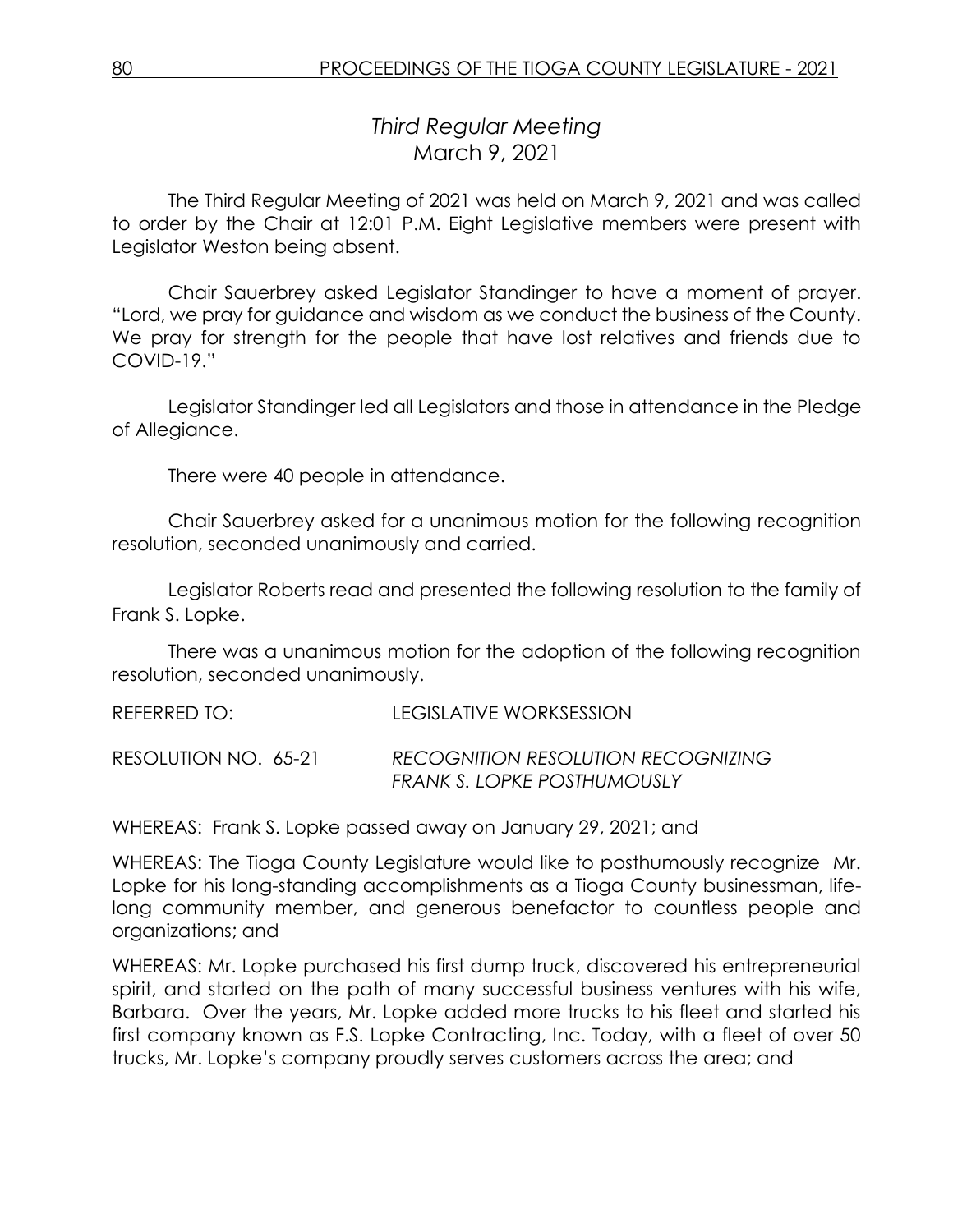WHEREAS: In the early 1980's, Mr. Lopke began rock and aggregate crushing with his first plant located in Lounsberry, NY and with the acquisition of several locations in Broome and Tioga Counties there are currently fourteen plants locally; and

WHEREAS: Lopke Quarries, Inc. was later formed and specializes in contract crushing up and down the east coast doing business in 10 states; and

WHEREAS: In the late 1990's, Mr. Lopke acquired a plant in Las Vegas, Nevada, which became Lopke Granite Products. This acquisition was instrumental in the business growth he sought; and

WHEREAS: Through Mr. Lopke's keen business sense and leadership, F. S. Lopke Contracting, Inc. has over 200 valued employees and is one of the top sand and gravel producing companies in the United States; and

WHEREAS: Throughout the years, Mr. Lopke belonged to numerous organizations pertaining to the construction industry and remained involved in the daily business activities until 10 days before his passing leaving behind a company that only he could have built and one where his influence will be long-lasting and spirit will forever be the foundation of the Lopke Companies; and

WHEREAS: Mr. Lopke is survived by his wife of 62 years, Barbara, four children, and nine grandchildren; therefore be it

RESOLVED: That this resolution be spread upon the minutes of this meeting and a certified copy be presented to the family of Frank S. Lopke.

ROLL CALL VOTE

Unanimously Yes – Legislators Standinger, Sullivan, Balliet, Hollenbeck, Monell, Mullen, Sauerbrey, and Roberts.

No – None.

Absent – Legislator Weston.

RESOLUTION ADOPTED UNANIMOUSLY.

Mr. Lopke's daughter, Ann Trivisonno spoke. "Thank you so much. This would have meant so much to my dad."

Chair Sauerbrey reported we have one Proclamation on Rabies Prevention & Awareness Month that will be noted in the minutes.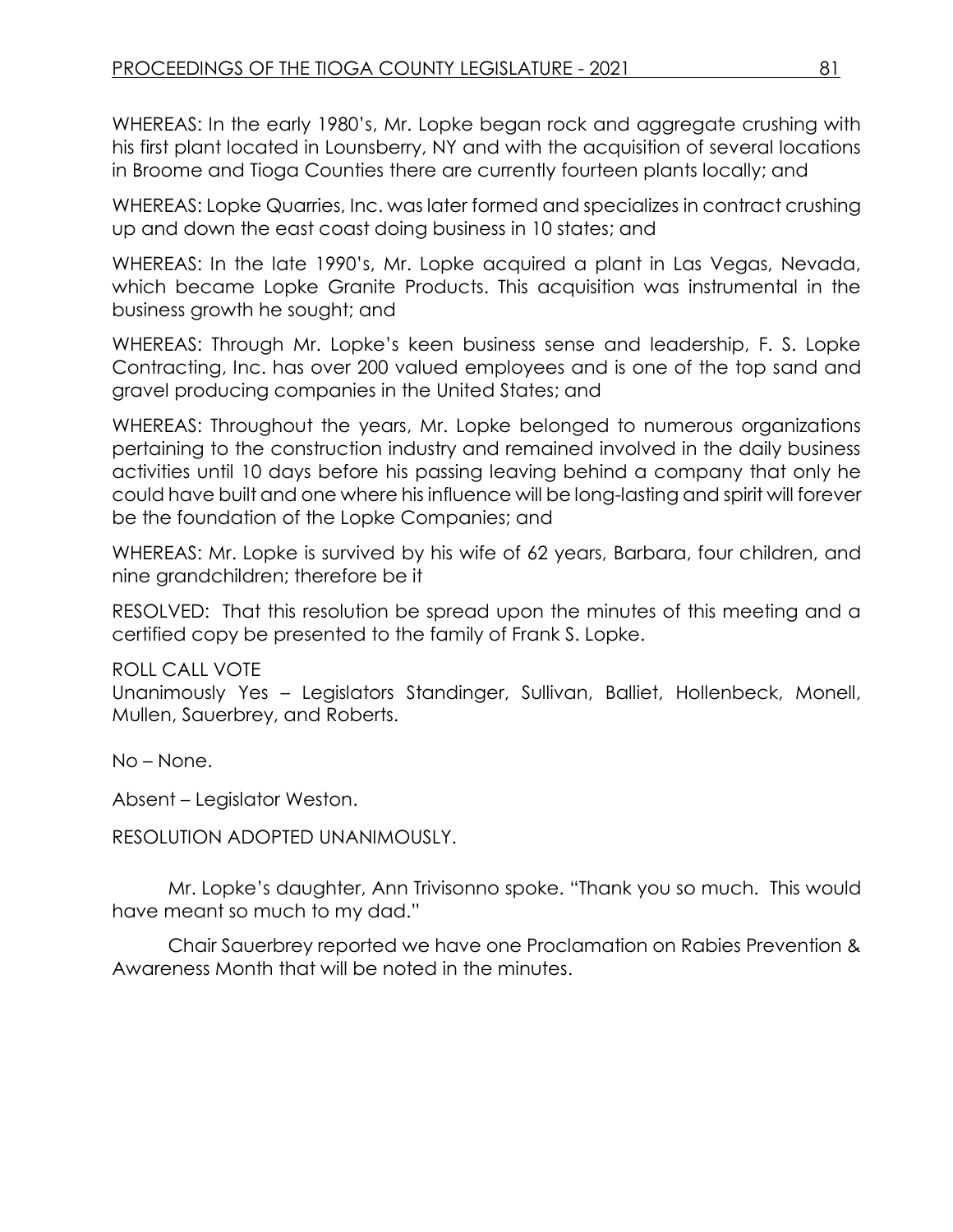## **County of Tioga EXECUTIVE PROCLAMATION**

WHEREAS: Rabies is a contagious and fatal virus that is spread among dogs, cats, bats, raccoons, foxes and other mammals, including humans; and if left untreated has a 100% fatality rate for humans; and

WHEREAS: It is vital to notify Tioga County Public Health of all animal bites and wild animal exposures, including bats, due to the potential risk of rabies; and

WHEREAS: In 2020, Tioga County Public Health tested a total of 43 animals for rabies and 2 tested positive including: 1 raccoon and 1 fox. Additionally, over 20 residents received preventative rabies treatment.

WHEREAS: With animal vaccination, rabies is preventable; and

WHEREAS: New York State law requires all dogs, cats, and ferrets get their first rabies vaccination no later than four months of age and their second rabies shot within one year. Thereafter, a booster shot is required every three years; and

WHEREAS: In 2020, Tioga County Public Health vaccinated over 500 animals at rabies vaccination clinics throughout the county; and

WHEREAS: Tioga County Public Health will be hosting their next rabies vaccination clinic on March 14, 2021 at the Stray Haven Humane Society; therefore

THE TIOGA COUNTY LEGISLATURE does hereby proclaim the month of March 2021 as

# **RABIES PREVENTION & AWARENESS MONTH**

and urges all the citizens of Tioga County to vaccinate their pets against rabies.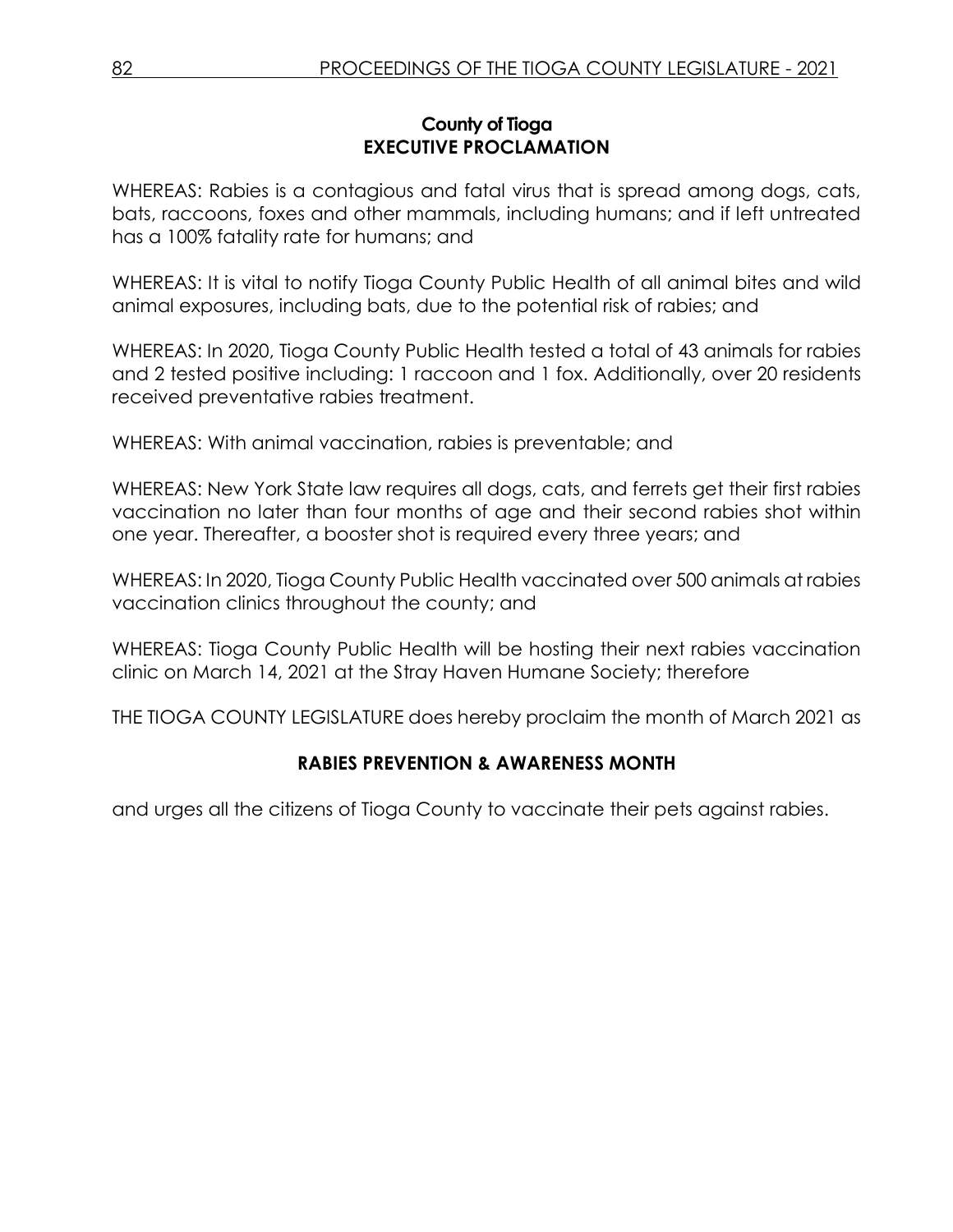Chair Sauerbrey spoke. "We have lots of things on the agenda today and one of them is the recognition of our graduates for the Institute for Advancement. This program was started in the County in 2018. This program is to help our employees develop better skills so they can be promoted within their Departments. I like to think of it as a leadership program to build and encourage our employees, to motivate them, to help them connect with other kinds of people across the County, to understand better how the County government works, and how they can contribute to a better County government."

Steven Palinosky spoke. "Good Afternoon Ladies and Gentlemen. On behalf of the committee for the Tioga County Institute for Advancement, welcome to today's event where we are recognizing the graduates of the Institute for Advancement Class #2. My name is Steven Palinosky and I will be your MC for today's program.

"Before we move on to today's program, we would first like to express our appreciation to the County Legislature and to Department Heads for their continuing support of this program. We would also like to thank the members of the Institute for Advancement Committee: Martha Sauerbrey, Bethany O'Rourke, Joy Bennett, Ellen Pratt, Sarah Begeal, and Steven Palinosky. We would like to give a special thanks to the person who is the glue that holds the Committee together and keeps us on track, our secretary Linda Sampson. Thanks, Linda.

"To get to this point, obviously we had to start with Class #1. Class #1 began with 19 students in 2018. During that year, the Class attended several training sessions including: Tioga County Government 101, Management, Hiring, Performance Evaluations, & Supervision, Civil Service, Conflict Management, Budget Preparation & Fiscal Skills, and Real Colors where we learned about recognizing and working with different personality types. We liked Real Colors so much that we now have our own Real Colors trainer for the County, our Personnel Officer Bethany O'Rourke. During 2019, graduates from Class #1 were offered the opportunity to attend follow-on training, including additional budget and Munis training and Ethics in the Workplace.

"Class #2 began in 2020 with high hopes to continue to develop the program. We trained Real Colors in February, but then COVID-19 arrived. We were able to pivot and embrace the technology of Zoom and were able to train Strength-based Communications, Tioga County Government 101, and Ethics in the Workplace.

"It is our high hope that this program will continue to improve and evolve, as we work to develop the future leaders of Tioga County.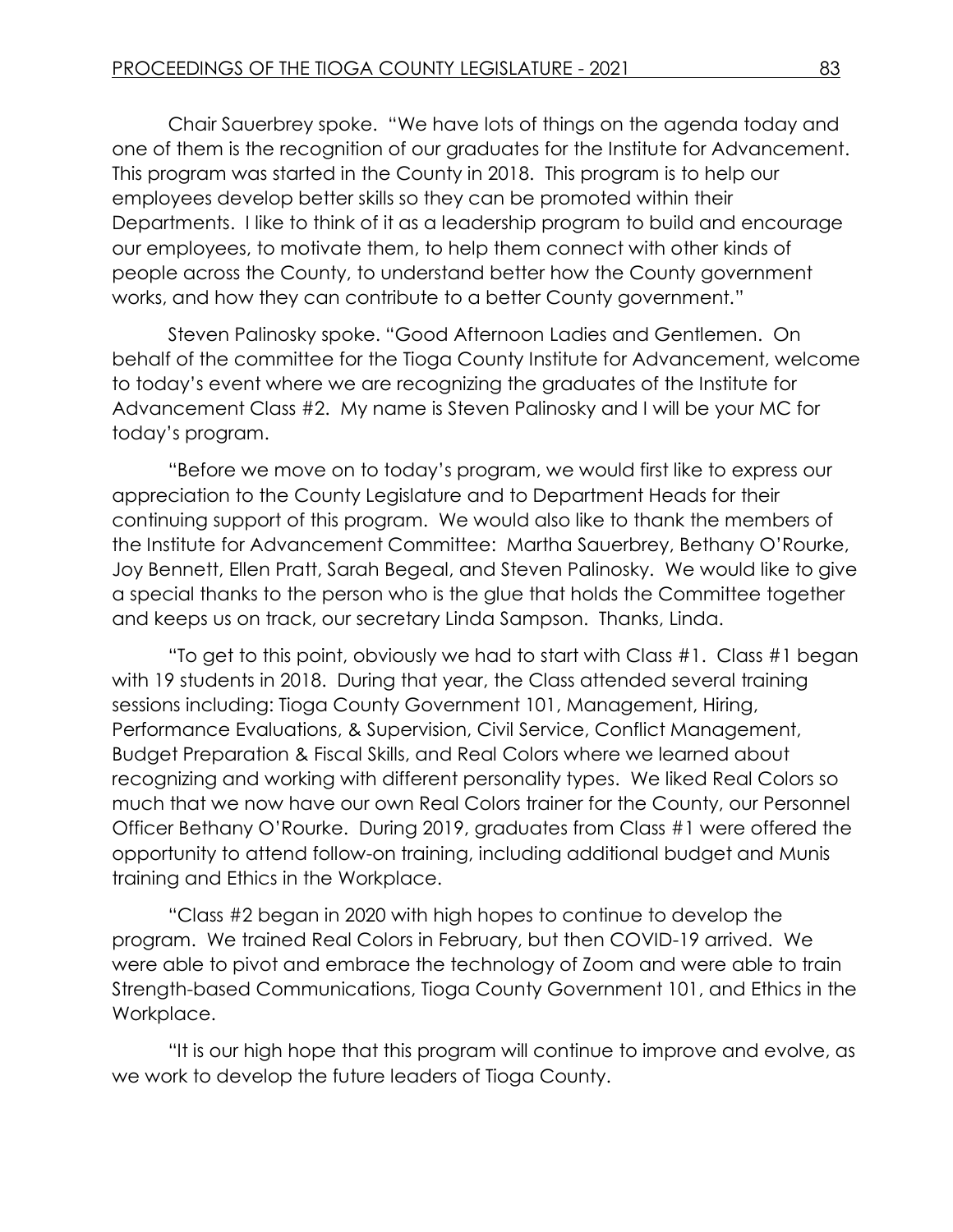"Now, it is time to recognize the graduates from Class #2.

"First, we will recognize those individuals who are not able to be with us today, but please congratulate them wherever and whenever you may see them.

"Abby Hendrickson – Economic Development and Planning

"Kevin Humes – Law Department

"Kelly Johnson and Janis Nelson – County Clerk's Office

"Heather Vroman – Public Health

"Next, we will recognize those individuals who are here with us. Please stand when your name is read and remain standing. Please hold your applause until all names are read.

"Katie Chandler – Treasurer's Office

"Joyce Constantini – Department of Motor Vehicles

"Cole Ford – Public Works

"Bryan Goodrich – Information Technology and Communication Services

"Megan Griffiths – Economic Development and Planning

"Catherine Healy – Mental Hygiene

"Amy Poff – Personnel Office

"Chad Post – Probation Department

"Anita Teed – Department of Social Services

"James Wahls – Board of Elections

"Julie Whipple – Department of Social Services

"Ladies and Gentlemen, the Class #2 graduates of the Tioga County Institute for Advancement.

"We would like to thank Katie Chandler and Bryan Goodrich who have joined the Committee. We are looking forward to working with them in the future.

"That concludes our program; we thank you all for coming. At this time, we will turn the floor back over to Legislative Chairwoman Martha Sauerbrey for the State of the County Address. Following that, we ask the graduates to meet by the mural in the hallway for pictures."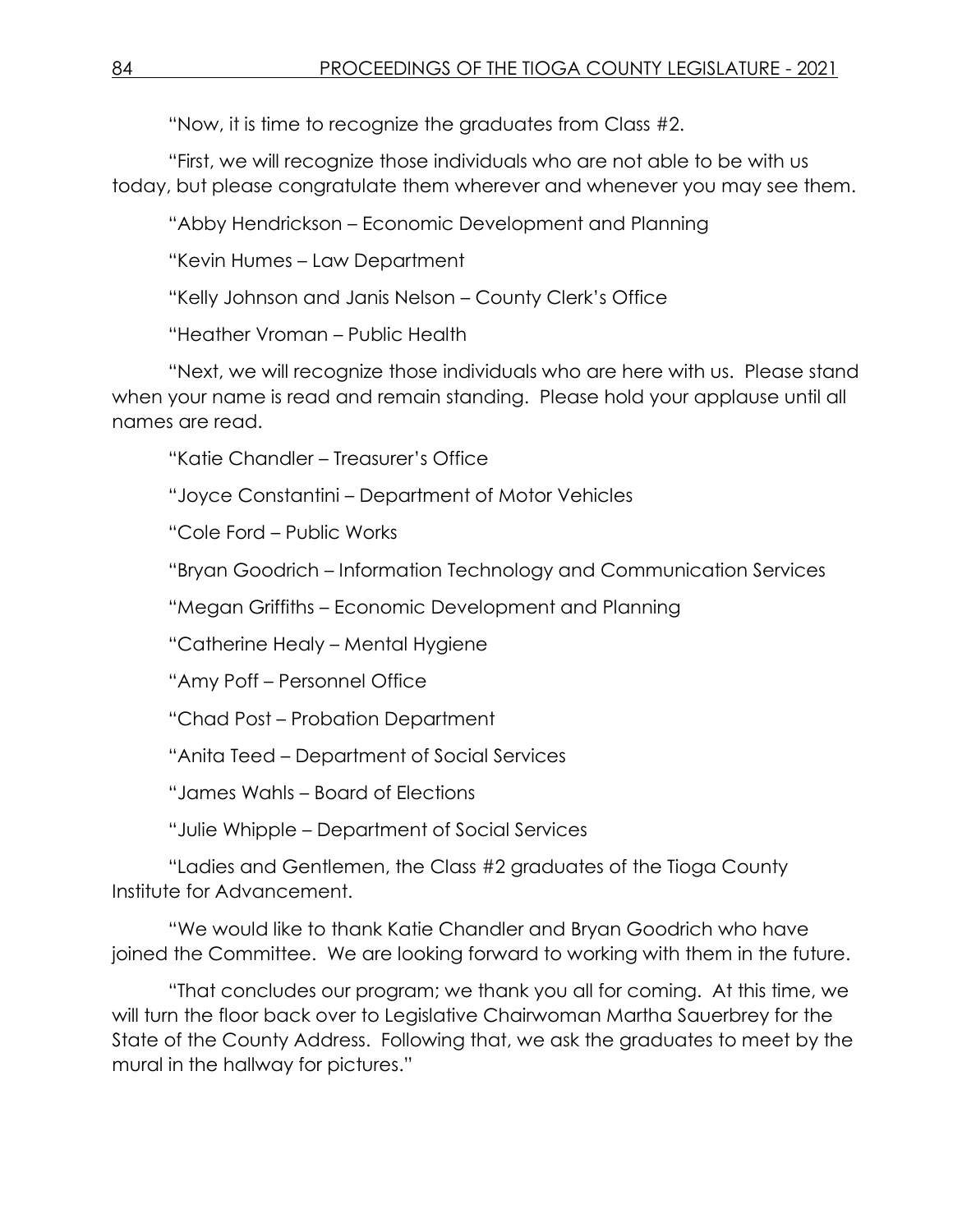Chair Sauerbrey presented the State of the County Address for 2020 as follows:

"The way a team plays as a whole determines its success. You may have the greatest bunch of individual stars in the world, but if they do not play together, the club will not be worth a dime. Babe Ruth, baseball legend.

"Our team brought us through 2020. The Year 2020 began on a high note. Expectations were high and we finally secured a contract to upgrade our badly needed Emergency Communications System, an important project that took years in the making. A working Emergency Communications System is critical to the safety and well-being of all residents in Tioga County and we were very optimistic that we could hit the ground running, secure grant funding, and start moving forward.

"Our world stood still when the COVID-19 Virus struck New York City. The Governor declared a State of Emergency to contain the spread of the Coronavirus and we followed suit on March 14<sup>th</sup> closing all Tioga County schools. We spent the next days, weeks, and months following the Governor's Executive Orders. There were daily meetings with Albany giving us directions on how safely to go about our daily life at work and at home. There were orders, guidance, and rules calling out a new way to behave and it stopped us right in our tracks. Fifty percent (50%) of our workforce was sent home and some of our employees were able to work remotely thanks to the quick thinking and response of our IT Department. Quick thinking Department Heads split shifts in order to reduce the number of workers on site at one time, still getting the work done. Our Department of Motor Vehicles (DMV) closed and the phone began to ring. There were so many questions and the answers were not ours to choose.

"We needed masks, PPE, and hand sanitizer and so did the rest of the community. Emergency Management stepped up, came through, scrounging for needed items making deliveries any time of the day or night providing items to insure our safety.

"It was clear that this community wanted to know what was going on and we did our best to communicate with daily press releases, press conferences, and radio spots. Then, there was the fear and concern in the community even though our numbers were small we had to prepare the community for significant behavioral changes.

"The changes came and businesses were closing, restaurants switched to take out only, no sports, no community activities, and no gatherings. Our Legislative meetings quickly turned to Zoom meetings and we managed to do the work of the county government virtually.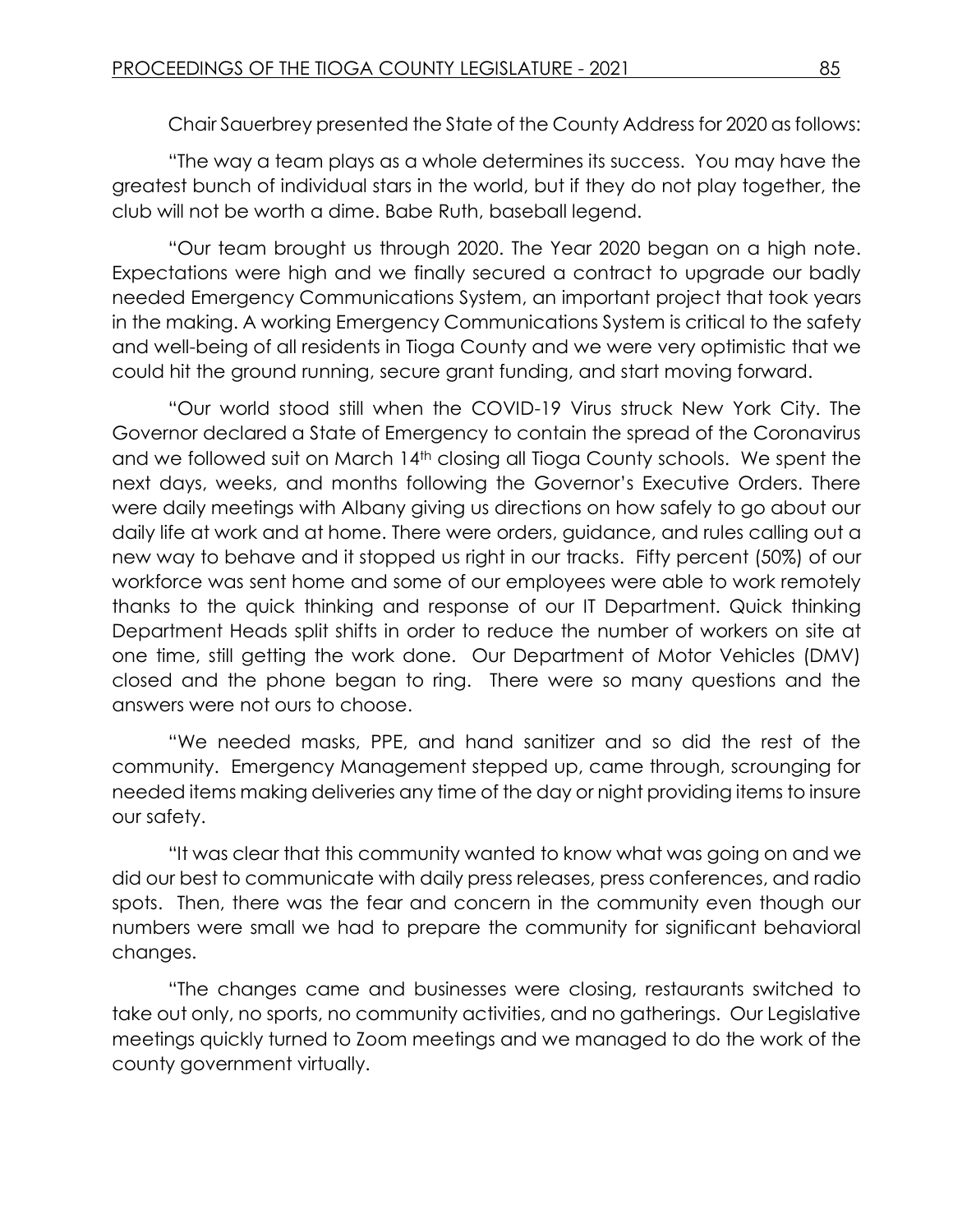"Without the support of the County Attorney, Legislative Clerk, and our Personnel Director, I am not sure how I would have survived. There was daily communication coming out of the State and Federal Government and most of it contradicted each other.

"We developed plans for closing and then we developed plans for reopening. As our numbers increased, it became more important to send a message to the community that they needed to be careful.

"Then the deaths came. How do you report the loss of a loved one in a press release to the community? How do you say you are sorry and that you wish you could fix this, defeat the virus, and win the battle? To date, we have lost 70 individuals to the COVID-19 Virus. We lost friends, family, and community members. Anger and fear rose up. Who would be next?

"The increase in fear, anxiety and then abuse meant that more Mental Health services were needed and our Mental Health Department stepped up offering Telehealth sessions with individuals, helping people deal with the fear and depression that COVID-19 brought.

"The disturbing upward trend of opiate use in Tioga County continued through 2020. This was manifested in addiction to prescription opiate medications, as well as illicit opiates. In 2020, Tioga County Probation saw a marked increase in the use of methamphetamines by people on probation. Despite the reduction in services due to the pandemic, Probation continued to work closely with agencies such as Addiction Center of Broome County (ACBC) to attempt to provide those struggling with addiction with necessary services and support.

"Spring and summer brought added anger and unrest across the country due to the death of George Floyd. In May, the Governor created a mandate that all municipalities with a police force must participate in the Police Reform and Reinvention Collaborative in order to restore the relationship between the police and community. It was a lengthy process; one that involved all the community and I am pleased to say that we have completed and submitted our Plan.

"The Governor also mandated that counties create their own Pandemic Operations Plan in case there was another pandemic. Thankfully, the Planning Department stepped up and did an amazing job managing the project, which we will pass today in our Legislative meeting.

"Good News. Amidst the pandemic, the Board of Elections pulled off a flawless series of elections, which included the Presidential Election and now they are right back at it again.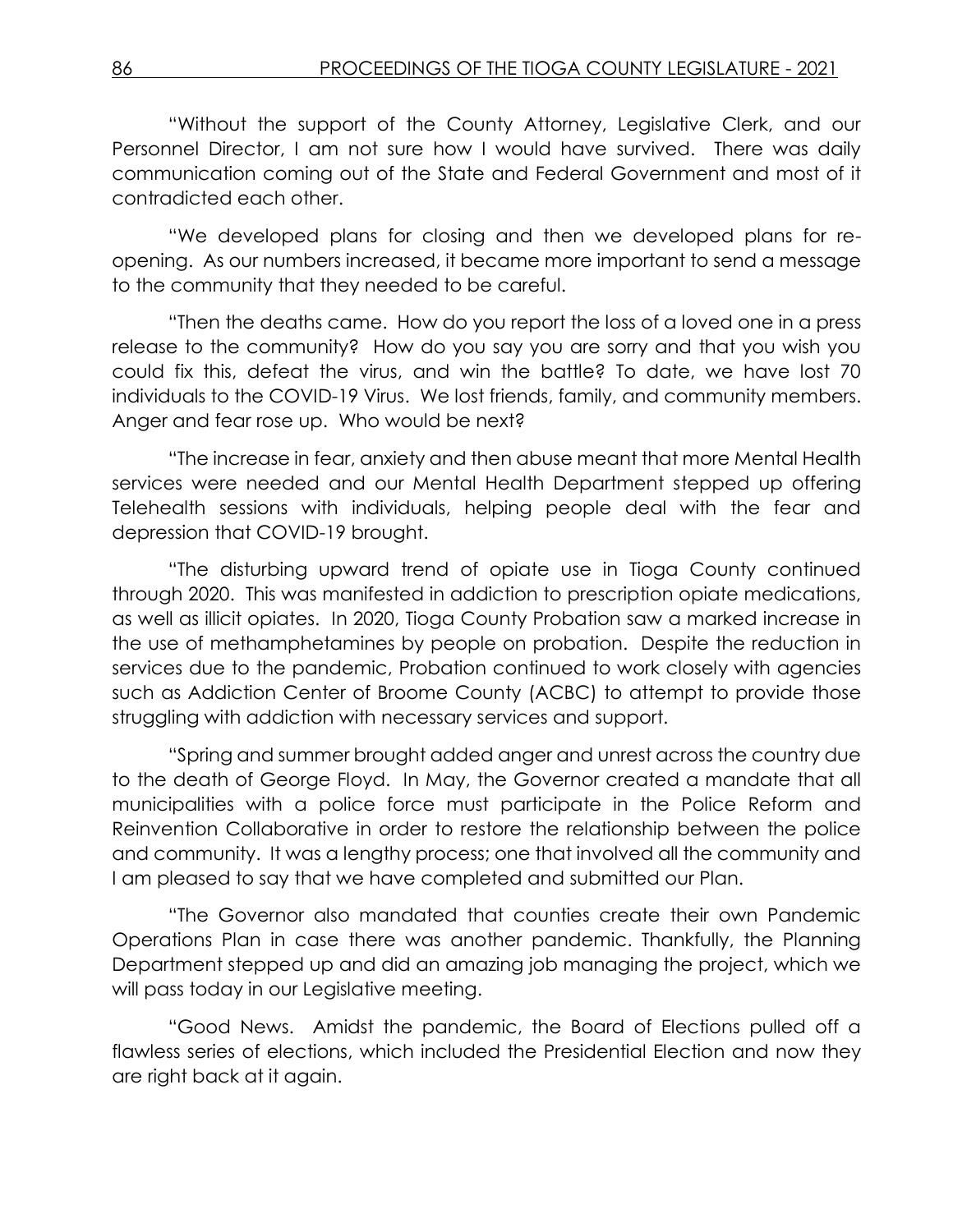"Despite the pandemic, bridges and roads had to be repaired, snow had to be plowed and our buildings had to be maintained. Our Public Works Department took care of many needs as we re-arranged spaces to accommodate space restrictions and the traffic flow within buildings.

"Social Services stood like a fortress ready to provide support and services for citizens during the pandemic. The Tioga County Career helped with unemployment benefits and helped provide jobs and clarification to those in need.

"Economic Development stepped up to help businesses through the closing and re-opening phases, helping to communicate the many rules and regulations that came down from the State on how to do things properly and safely. They also created an Economic Development Recovery Advisory Board to help businesses recover from the economic downturn. In response to the COVID-19 pandemic, TEAM Tioga worked with the Tioga County Foundations Coalition to establish the Tioga County Foundations Coalition Emergency Fund, a fund collaborative that provided support for organizations working with individuals and families most negatively affected by COVID-19. Quickly and efficiently, \$73,000 was distributed to 11 essential non-profit organizations in Tioga County.

"Tioga County Tourism pivoted from their original 2020 marketing plan in response to the COVID-19 pandemic with the shift from promoting visitors to promoting Shopping Local. Tourism stepped up with a Tioga to Go Campaign to promote take out to keep our restaurants up and running.

"As the pandemic wore on, more items were thrown in the mix for counties to juggle. The biggest challenge was creating a county budget for 2021 without knowing how long the pandemic would last, how big State Aid cuts would be, and if there would ever be any Federal bailout. The only thing that gave us hope was the years of prudent budgeting that allowed us to save for a rainy day. While County Public Health planned and prepared emergency health protocols, the Legislature planned and prepared for a fiscal storm. Early on in the pandemic, our sales tax income was at a shocking level of minus 41%. We made cuts during the year, starting with a 10% budget cut across the board for every department and again at budget time. We put a 90-day hiring freeze in place to slow down expenses. The biggest challenge? We never knew what was coming next. As a result, we were able to produce a budget for 2021 and stay under the property tax cap. At the end of the year, we ended with only a loss of 3%, which was considerably better than expected.

"I appreciate all the Departments that stepped up and did their best to save taxpayer dollars. Thank you.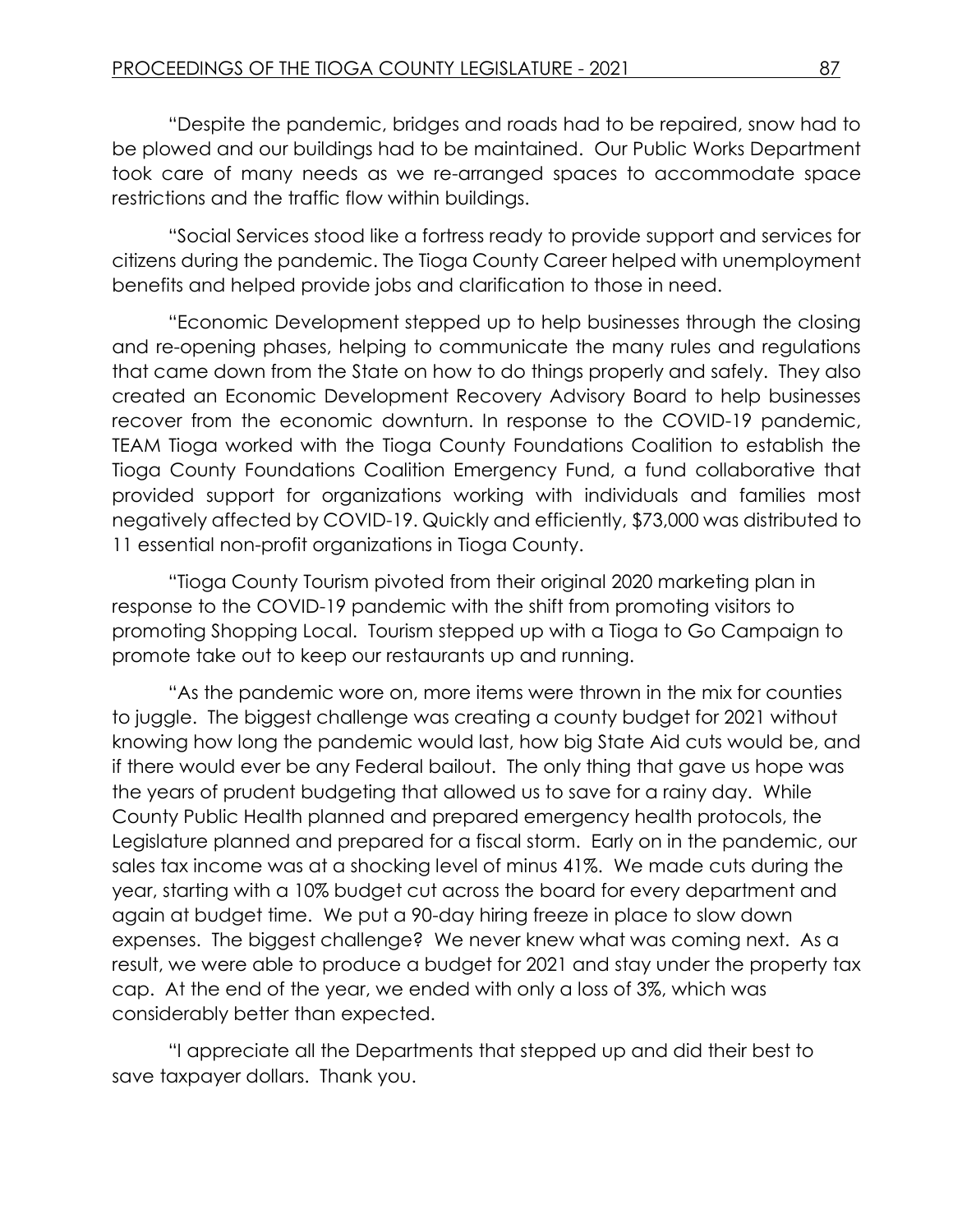"When the year started, we knew our recycling contract would expire at the end of the year and we had plans in place to work on a new contract. However, a major fire destroyed the Material Recycling Facility and we knew we had to act quickly. We understood the value of commodities had decreased and we fully expected an increase in costs, but not double the cost for half the service. The lowest bid was simply not affordable. We looked at options, researched recycling districts, but in the end after considerable thought, we decided that private business was the answer. To date, private businesses have stepped up and recycling continues.

"The Tioga County Property Development Corporation (Land Bank) started conversations with the Ithaca Neighborhood Housing Services and Tioga Opportunities, Inc. on a proposal to construct 40 new residential units and six townhomes in the Village of Owego. Property has been purchased and 13 properties were identified for the Temple/Liberty Street Redevelopment Project, which addresses affordable housing. Nine other projects in the Village of Waverly were completed, which improved neighborhoods and restored property value.

The Tioga County Industrial Development Agency (IDA) has been busy and work has begun on Owego Gardens 2, which is a sign of hope for the future. Manufacturing companies are looking at Tioga County for opportunity.

"We are moving forward on our Emergency Communication System for the County. We will accomplish this must needed communication system for the safety of all Tioga County residents. We will also look for ways to strengthen emergency medical services in the County, especially in rural areas.

"Things are getting better. Kids are going back to school and playing sports, restrictions are being lifted, and the vaccine has arrived.

"What we have learned from this community is that we are resilient. We knew that because of the floods and the fires in the past, but this was something entirely different. We learned that we can work and attend school from home, but we need to expand broadband coverage, so you do not have to do your homework in the school parking lot to get a signal. We learned that we could carry on the basics of county government working at 50%, but only for a very limited amount of time. We learned that we can do with less, but we also learned that community and relationships are critically important. We need to operate as a unit focused and communicating to make good solid decisions and make sure everyone is heard. Finally, we learned we could meet a challenge, hunker down, and do the hard things. It is not pretty; it is difficult. But, we also learned that we could not do it alone. We need each other; supporting, helping, and encouraging one another.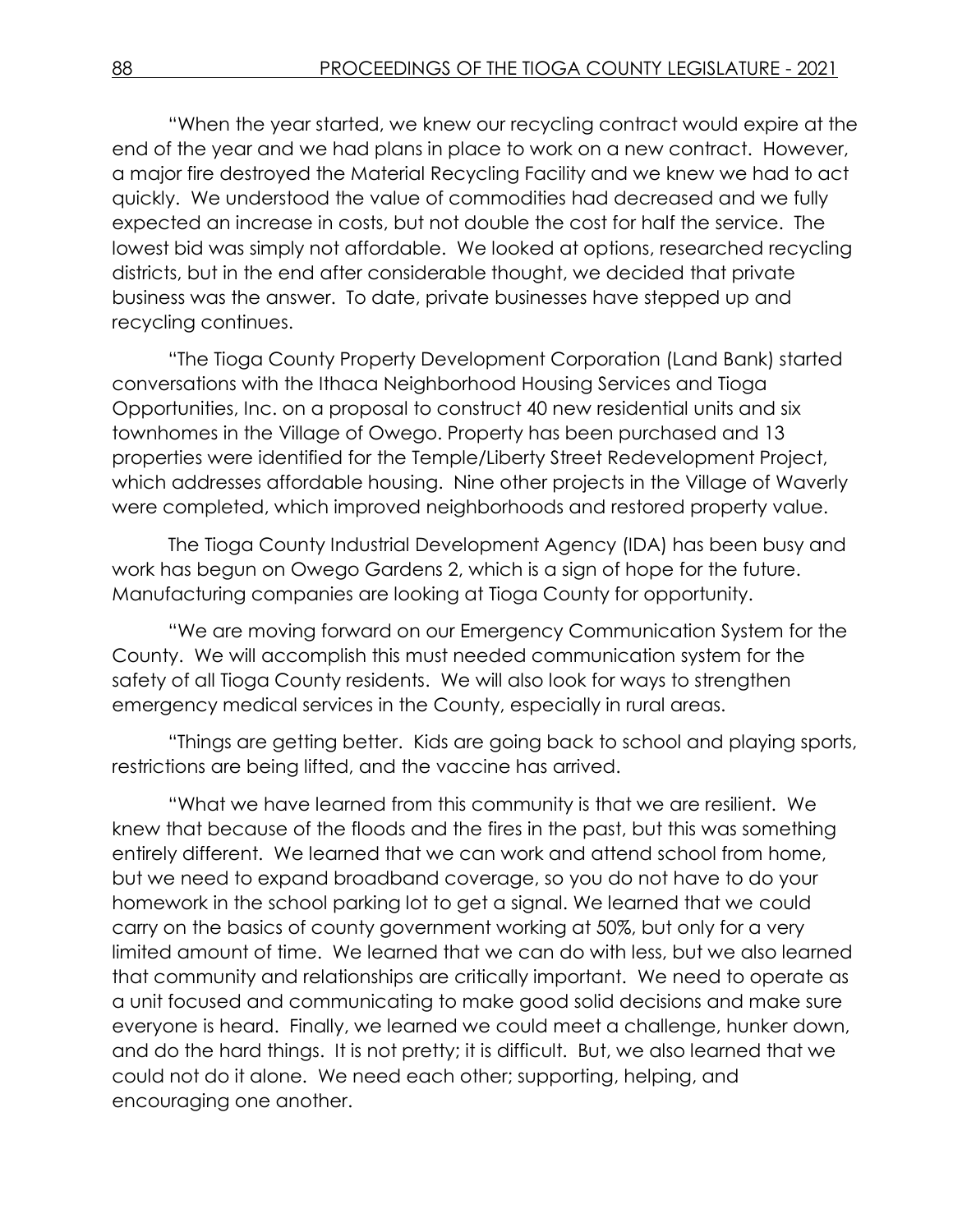"I would like to stop here and take a moment to thank all of the Tioga County employees for being great team members. Thank you for the long hours, for your patience on the confusion of the changing rules, and mostly for your commitment to the County.

"I need to say a special thanks to our Public Health Department. A hero is every public health professional in our communities across America working to protect us from COVID-19 and other health threats. There are many heroes in Tioga County and ours is the Public Health Department. The Public Health Director, nurses, contact tracers, educators, administrators, volunteers, and jack-of-alltrades have been giving us what we need to protect our families and communities. Working seven days a week in the beginning of the pandemic, advising our schools, businesses, and communities and protecting those at greatest risk. We see you. We appreciate you. And, we thank you.

"We have been doing the hard things and now we are moving past. We stared fear in the face and we did the things we thought we could not do. Thank you."

There was no privilege of the floor.

Legislator Roberts made a motion to approve the minutes of February 4, 9, and 18, 2021, seconded by Legislator Monell and carried.

Chair Sauerbrey stated all Legislative Committees met this month and the minutes are or will be on file with the Clerk of the Legislature.

Legislator Mullen moved for the adoption of the following resolution, seconded by Legislator Hollenbeck.

| REFERRED TO:         | PUBLIC SAFETY COMMITTEE                                         |
|----------------------|-----------------------------------------------------------------|
| RESOLUTION NO. 66-21 | APPOINT MEMBERS ALTERNATIVES TO<br>INCARCERATION ADVISORY BOARD |

RESOLVED: That the following members be appointed to the Alternatives to Incarceration Advisory Board for the following terms:

TERM

|                                                      | 11 N1V1        |
|------------------------------------------------------|----------------|
| Ex-Offender                                          | 4/1/21-3/31/22 |
| Crime Victim                                         | 4/1/21-3/31/22 |
| State Certified Provider of Alcohol and/or Substance |                |
| Abuse Treatment                                      | 4/1/21-3/31/22 |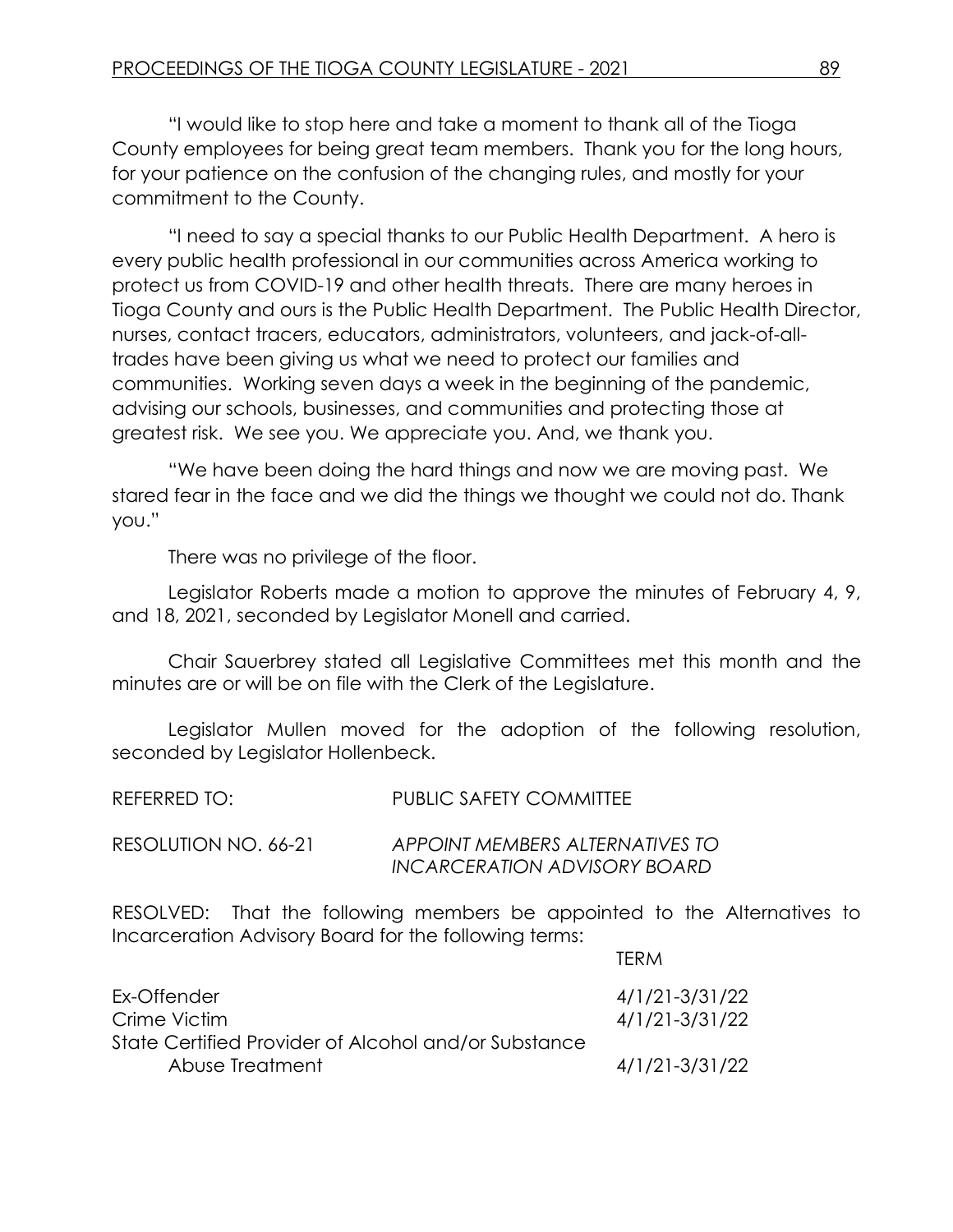Yes – Legislators Standinger, Sullivan, Balliet, Hollenbeck, Monell, Mullen, Sauerbrey, and Roberts.

No – None.

Absent – Legislator Weston.

RESOLUTION ADOPTED.

Legislator Hollenbeck moved for the adoption of the following resolution, seconded by Legislator Monell.

REFERRED TO: ED&P COMMITTEE RESOLUTION NO. 67-21 *APPOINT MEMBER TO THE BROOME-TIOGA WORKFORCE DEVELOPMENT BOARD*

WHEREAS: The Broome-Tioga Workforce Development Board is desirous of including an additional Tioga County Representative on the Board; and

WHEREAS: The Broome-Tioga Workforce Development Board is requesting the new appointee represent the Private Sector, specifically the manufacturing field; and WHEREAS: Robert Messler, Senior Vice President and General Manager for Voigt and Schweitzer Galvanizing LLC, has agreed to serve for a four-year term on the Broome-Tioga Workforce Development Board; therefore be it

RESOLVED: That the Tioga County Legislature hereby appoint Robert Messler to the Broome-Tioga Workforce Development Board for a four-year term effective March 10, 2021 through December 31, 2024.

ROLL CALL VOTE

Yes – Legislators Standinger, Sullivan, Balliet, Hollenbeck, Monell, Mullen, Sauerbrey, and Roberts.

No – None.

Absent – Legislator Weston.

RESOLUTION ADOPTED.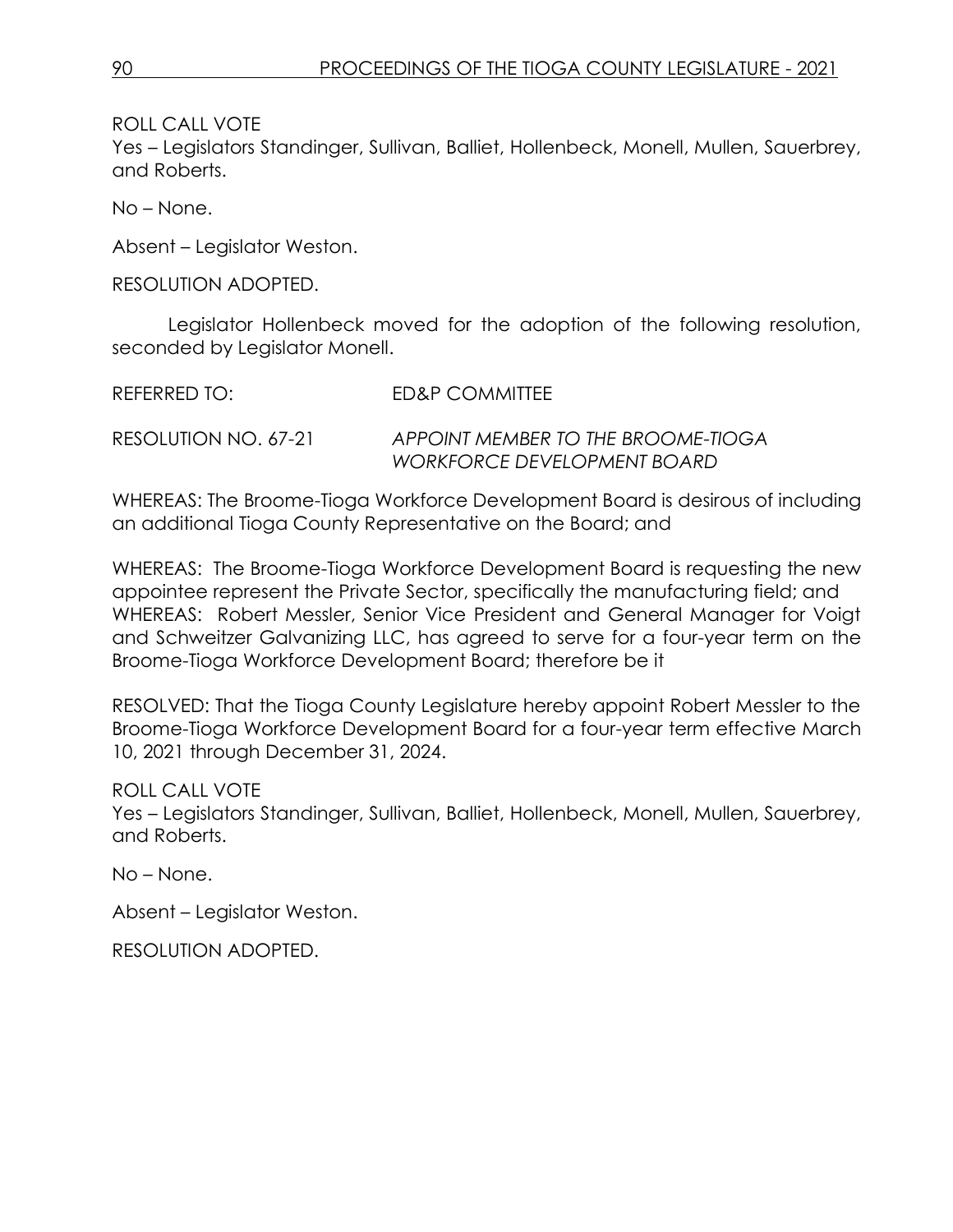Legislator Mullen moved for the adoption of the following resolution, seconded by Legislator Hollenbeck.

REFERRED TO: ED&P COMMITTEE

RESOLUTION NO. 68-21 *RE-APPOINT MEMBER TO THE TIOGA COUNTY LOCAL DEVELOPMENT CORPORATION (TCLDC)*

WHEREAS: The term of Tioga County Local Development Corporation member Beth Johnson expires as of March 31, 2021; and

WHEREAS: Beth Johnson has expressed a desire to serve another term; therefore be it

RESOLVED: That the Tioga County Legislature hereby re-appoint Beth Johnson for another three-year term effective 4/1/21 through 3/31/24.

ROLL CALL VOTE

Yes – Legislators Standinger, Sullivan, Balliet, Hollenbeck, Monell, Mullen, Sauerbrey, and Roberts.

No – None.

Absent – Legislator Weston.

RESOLUTION ADOPTED.

Legislator Monell moved for the adoption of the following resolution, seconded by Legislator Mullen.

REFERRED TO: ED&P COMMITTEE

RESOLUTION NO. 69-21 *RE-APPOINT MEMBER TO THE TIOGA COUNTY LOCAL DEVELOPMENT CORPORATION (TCLDC)*

WHEREAS: The term of Tioga County Local Development Corporation member Christine Di Stefano expires as of March 31, 2021; and

WHEREAS: Christine Di Stefano has expressed a desire to serve another term; therefore be it

RESOLVED: That the Tioga County Legislature hereby re-appoint Christine Di Stefano for another three-year term effective 4/1/21 through 3/31/24.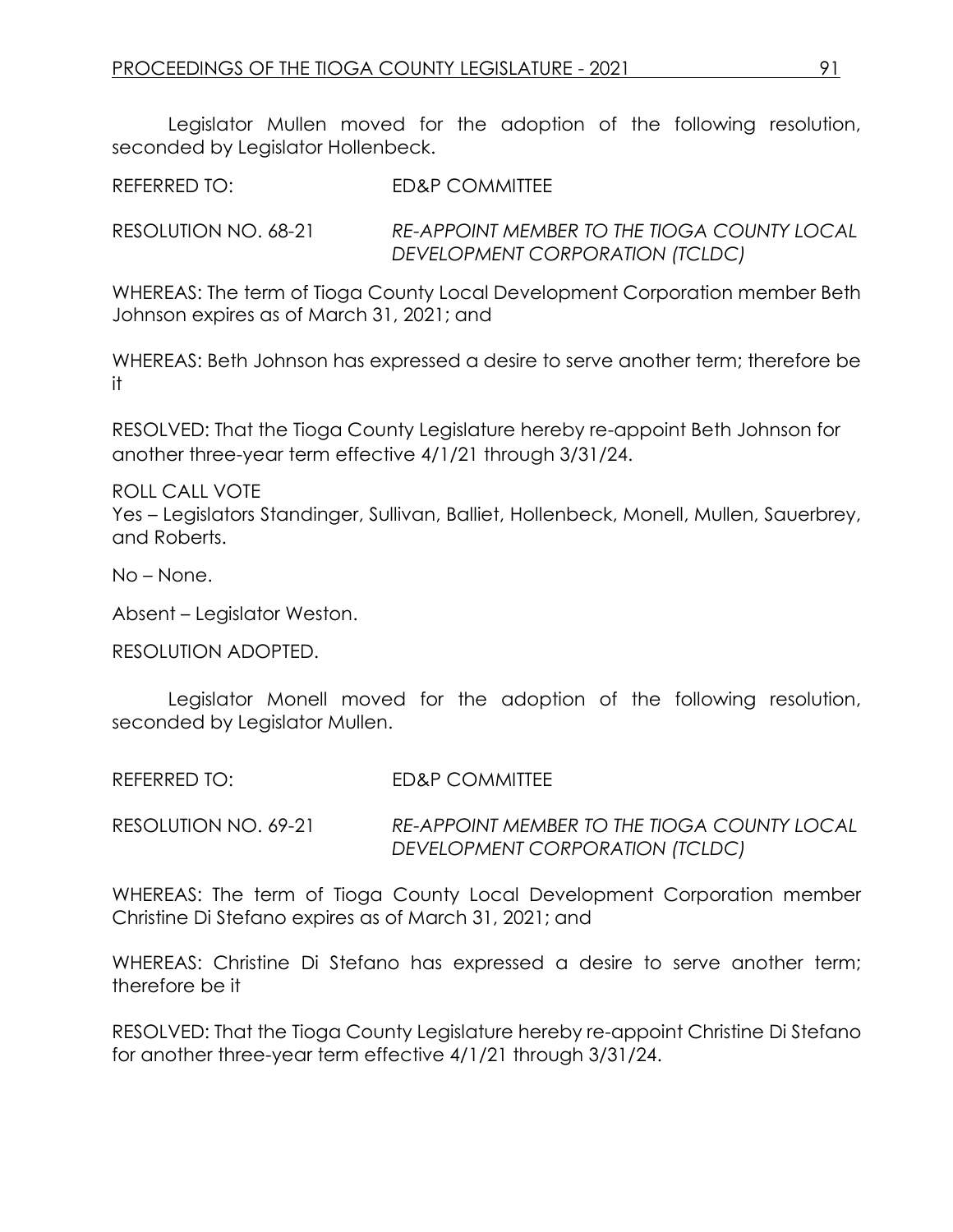*DEVELOPMENT CORPORATION (TCLDC)*

ROLL CALL VOTE

Yes – Legislators Standinger, Sullivan, Balliet, Hollenbeck, Monell, Mullen, Sauerbrey, and Roberts.

No – None.

Absent – Legislator Weston.

RESOLUTION ADOPTED.

Legislator Monell moved for the adoption of the following resolution, seconded by Legislator Hollenbeck.

| REFERRED TO:         | ED&P COMMITTEE                              |
|----------------------|---------------------------------------------|
| RESOLUTION NO. 70-21 | RE-APPOINT MEMBER TO THE TIOGA COUNTY LOCAL |

WHEREAS: The term of Tioga County Local Development Corporation member Dave Astorina expires as of March 31, 2021; and

WHEREAS: Dave Astorina has expressed a desire to serve another term; therefore be it

RESOLVED: That the Tioga County Legislature hereby re-appoint Dave Astorina for another three-year term effective 4/1/21 through 3/31/24.

ROLL CALL VOTE Yes – Legislators Standinger, Sullivan, Balliet, Hollenbeck, Monell, Mullen, Sauerbrey, and Roberts.

No – None.

Absent – Legislator Weston.

RESOLUTION ADOPTED.

Legislator Hollenbeck made a motion to have the resolution withdrawn, seconded by Legislator Mullen and carried.

REFERRED TO: FD&P COMMITTEE

RESOLUTION NO. -21 *SET PUBLIC HEARING FOR GRANT APPLICATION TO NYS HCR OCR CDBG FOR 2020 PROGRAM YEAR*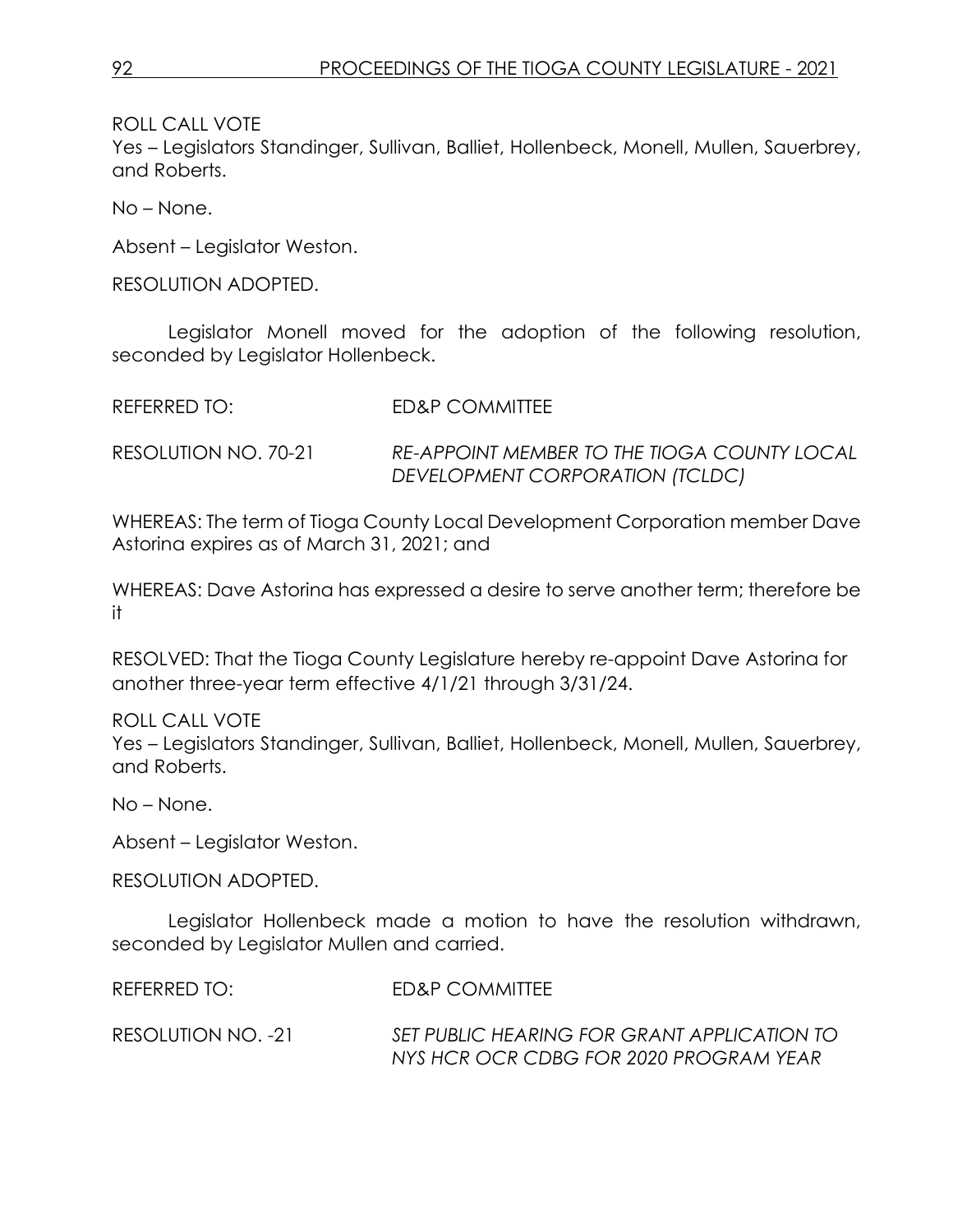WHEREAS: The Community Development Block Grant (CDBG) program is administered by the New York State Office of Community Renewal (OCR), and will make available to eligible local governments approximately \$10,000,000 for the 2020 program year for Housing Activities, with the principal purpose of benefitting low/moderate income persons; and

WHEREAS: Tioga County is considering submitting an application under the CDBG Housing Activities program for the 2020 program year for housing activities that include housing rehabilitation within the Village of Owego; and

WHEREAS: Tioga County, as a non-entitlement unit of local government, is an eligible entity to apply for and receive NYS HCR OCR CDBG funding on behalf of the Village of Owego as a non-entitlement unit of local government; and

WHEREAS: The Tioga County Legislature is required to hold a public hearing before a quorum of the full legislative body in compliance with NYS Citizen Participation requirements, prior to submitting an application for funding; therefore be it

RESOLVED: That the Tioga County Legislature will hold a public hearing allowing for citizen feedback on the community and economic development needs of Tioga County and NYS HCR OCR CDBG application for the 2020 program year on March 18, 2021 at 10:00 AM in the Hubbard Auditorium of the Ronald E. Dougherty County Office Building, 56 Main Street, Owego, NY. All interested parties will be heard by the Tioga County Legislature at this hearing.

#### ROLL CALL VOTE TO WITHDRAW

Yes – Legislators Standinger, Sullivan, Balliet, Hollenbeck, Monell, Mullen, Sauerbrey, and Roberts.

No – None.

Absent – Legislator Weston.

RESOLUTION WITHDRAWN.

Legislator Hollenbeck moved for the adoption of the following resolution, seconded by Legislator Mullen.

REFERRED TO: ED&P COMMITTEE

RESOLUTION NO. 71-21 *AUTHORIZE 2021 REQUESTS FOR INCLUSION OF LANDS IN AGRICULTURAL DISTRICTS*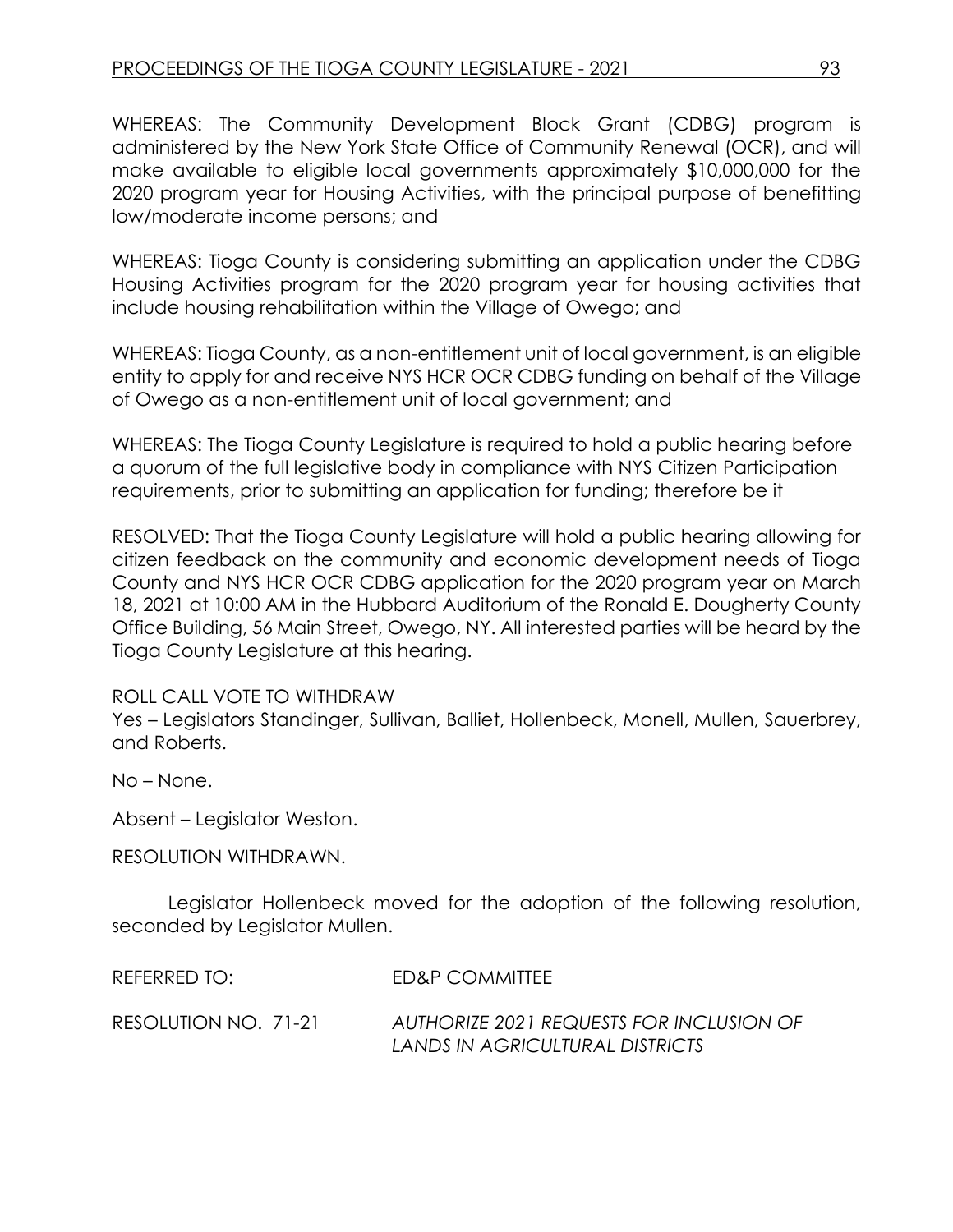WHEREAS: In accordance with §303-B of the NYS Agricultural and Markets Law 25- AA, the Tioga County Planning Department has solicited agricultural land owners to request inclusion of lands in agricultural districts; and

WHEREAS: Tioga County Planning has received requests for inclusion of land in agricultural districts located within the Spencer Agricultural District #1 and the North Tioga Agricultural District #3 totaling 146.11 acres, and prepared the required report listing these requests; and

WHEREAS: The County Legislature has indicated its desire to be designated lead agency for SEQR (State Environmental Quality Review) requirements; and

WHEREAS: Tioga County Planning has found this plan to have "little likelihood of significant adverse environmental impact…" via completion of the SEQR Short Environmental Assessment Form, which is consistent with the programmatic review of environmental effects of agricultural districting by the New York State Department of Agriculture & Markets; and

WHEREAS: The Tioga County Agricultural and Farmland Protection Board has reviewed said report and determined that the land to be included consists of viable agricultural land and its inclusion will serve the public interest by helping to maintain a viable agricultural industry within the District and therefore recommends County Legislature approval of inclusion of lands into their respective agricultural districts; and

WHEREAS: The Tioga County Legislature has held the required public hearing and no opposition was heard; therefore be it

RESOLVED: That the Tioga County Legislature makes a SEQR Negative Declaration and approves the 2021 requests for inclusion of land listed in said report into the Spencer Agricultural District #1 and the North Tioga Agricultural District #3; and be it further

RESOLVED: That the Tioga County Legislature directs the Tioga County Planning Department to submit said report to the Commissioner of NYS Department of Agriculture and Markets for final certification; and be it further

RESOLVED: That it is the intent of this body, upon approval by the Commissioner of NYS Department of Agriculture & Markets, to make these inclusions to the Spencer Agricultural District #1 and the North Tioga Agricultural District #3 effective immediately.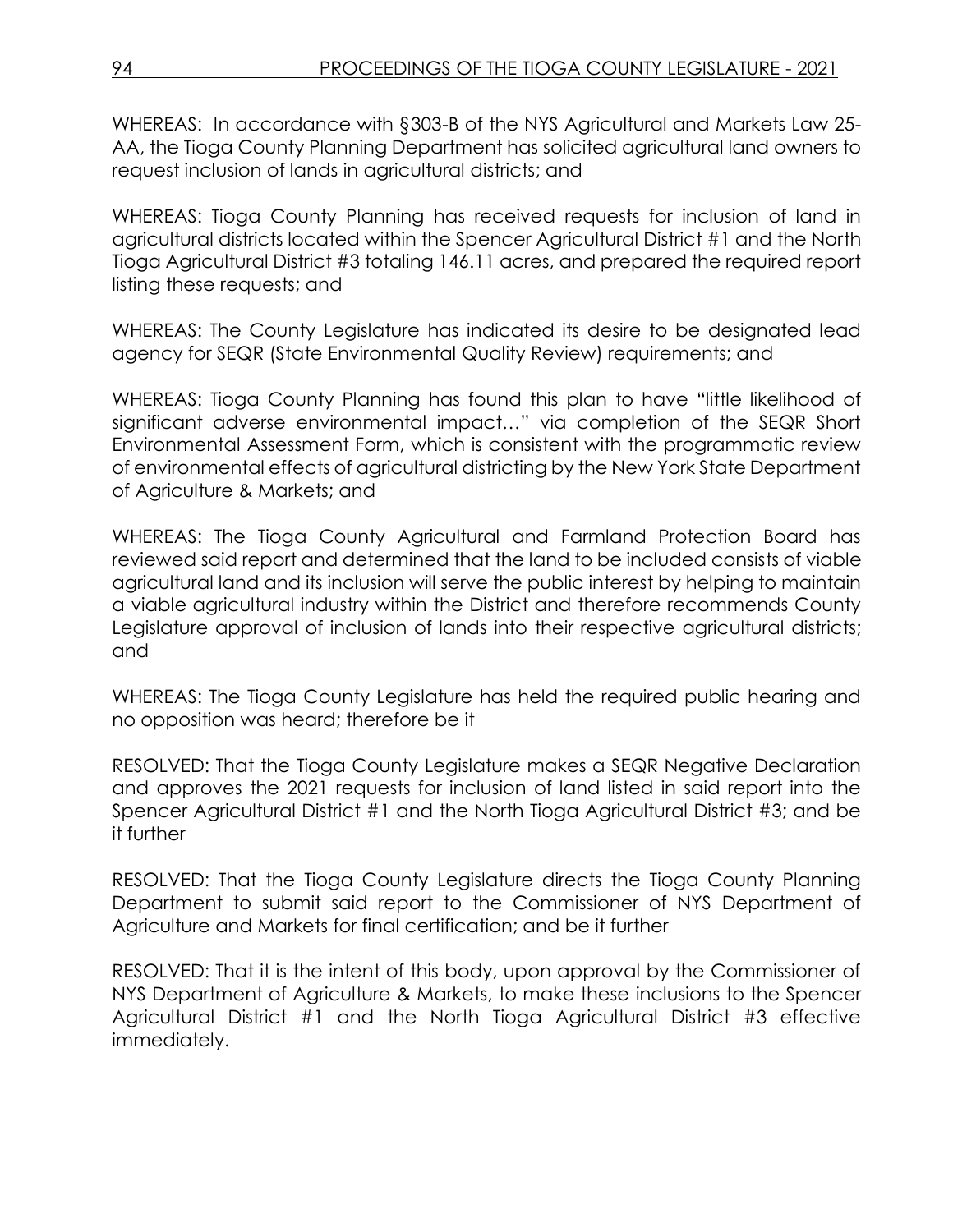Yes – Legislators Standinger, Sullivan, Balliet, Hollenbeck, Monell, Mullen, Sauerbrey, and Roberts.

No – None.

Absent – Legislator Weston.

RESOLUTION ADOPTED.

Legislator Sullivan moved for the adoption of the following resolution, seconded by Legislator Monell.

| REFERRED TO:         | LEGISLATIVE WORKSESSION                               |
|----------------------|-------------------------------------------------------|
| RESOLUTION NO. 72-21 | ADOPT TIOGA COUNTY<br><b>PANDEMIC OPERATIONS PLAN</b> |

WHEREAS: In June 2020 the NYS Legislature amended the NYS Labor Law by adding §27-c which mandates that all municipalities develop and adopt a Pandemic Operations Plan to be complete by April 1, 2021; and

WHEREAS: The County Legislature has developed its County Operations Plan with input from every Department and incorporated comments received from its Unions; and

WHEREAS: Said Plan contains all required components and, upon adoption, will be posted to the Legislature page on the County's website, tiogacountyny.gov; therefore be it

RESOLVED: That the Tioga County Legislature hereby adopts Tioga County's Pandemic Operations Plan.

Chair Sauerbrey spoke. "This was a Plan that the Governor required we create. I was in the middle of the Police Reform Plan, we were in the middle of COVID-19, and we were finishing the 2021 budget process, therefore, I reached out to LeeAnn Tinney, Director of Economic Development and Planning. Elaine Jardine, Planning Director, stepped up and basically did the entire Plan. We appreciate Ms. Jardine's help in every way. Thank you, Elaine."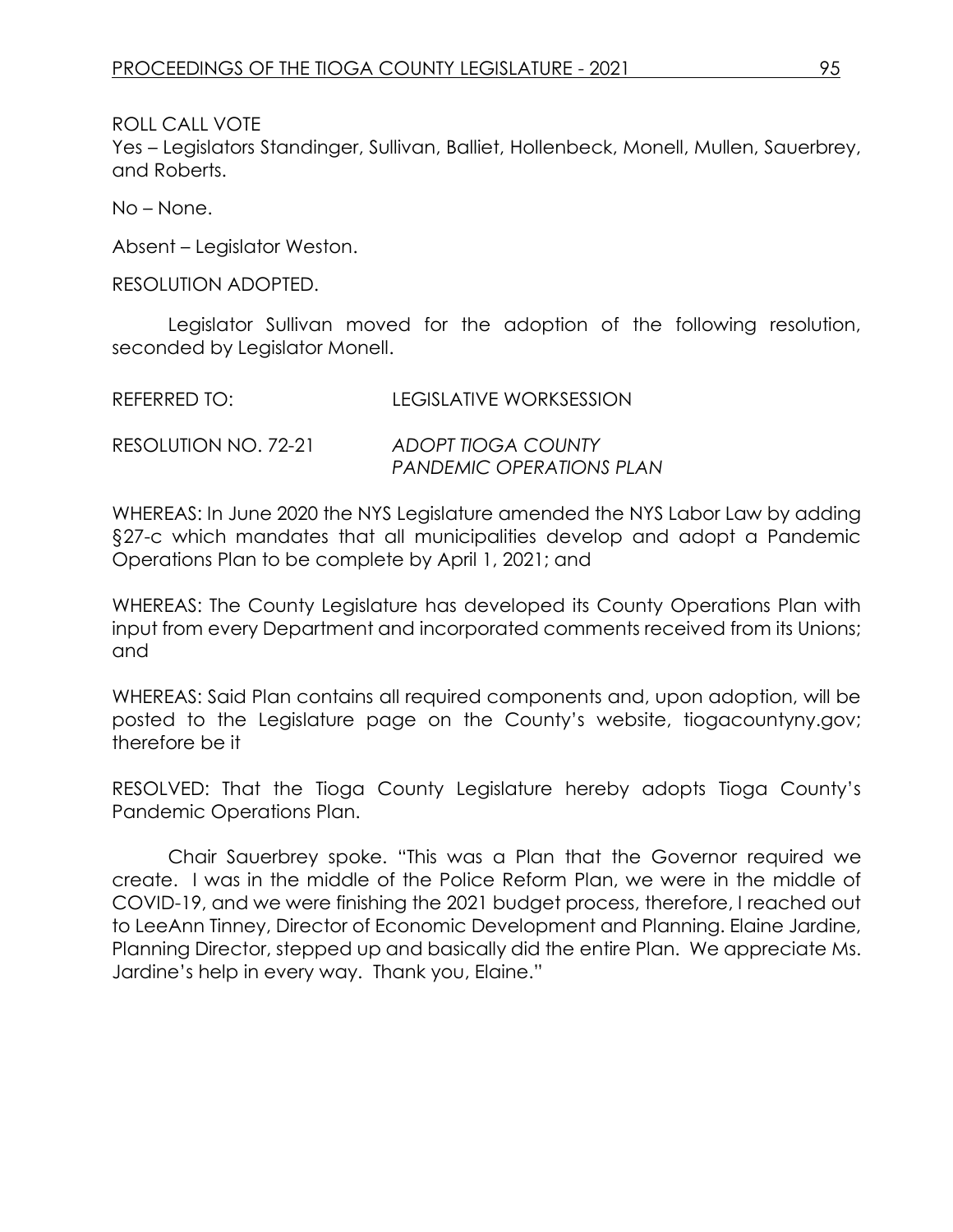Yes – Legislators Standinger, Sullivan, Balliet, Hollenbeck, Monell, Mullen, Sauerbrey, and Roberts.

No – None.

Absent – Legislator Weston.

RESOLUTION ADOPTED.

Legislator Sullivan moved for the adoption of the following resolution, seconded by Legislator Monell.

| REFERRED TO:         | ED&P COMMITTEE<br><b>INFORMATION TECHNOLOGY COMMITTEE</b>                 |
|----------------------|---------------------------------------------------------------------------|
| RESOLUTION NO. 73-21 | REQUESTING THE RESCINDING OF THE<br>NEW YORK STATE FIBER RIGHT-OF-WAY FEE |

WHEREAS: The 2019-2020 New York State budget contained language that enacted a right-of-way use and occupancy fee for any fiber optic cables located in or crossing a state-controlled right-of-way and authorized the New York State Department of Transportation (NYSDOT) to enter fee-bearing permits with fiber optic installers; and

WHEREAS: In 2020 organizations, businesses, legislators, and residents of Tioga County became aware of the fee because NYSDOT started charging the fee; and

WHEREAS: In Tioga County it is virtually impossible to install fiber optic cables for any distance without utilizing or crossing a State right-of-way; and

WHEREAS: The coronavirus pandemic has caused more people to be working from home and more students to be learning from home, and has increased the use of telemedicine, thus magnifying the need for additional broadband services in unserved and underserved areas so that rural residents may engage in everyday activities; and

WHEREAS: Governor Andrew M. Cuomo, in his 2021 State of the State address championed his Connectivity Agenda which includes, among other provisions, enactment of a requirement for affordable internet for low-income families and a series of actions to promote broadband build-out and market competition; and

WHEREAS: The Governor said, "Without affordable broadband, people are not just disconnected, they are disenfranchised. Broadband must be available to everyone, everywhere, and in New York, we will make sure it is."; and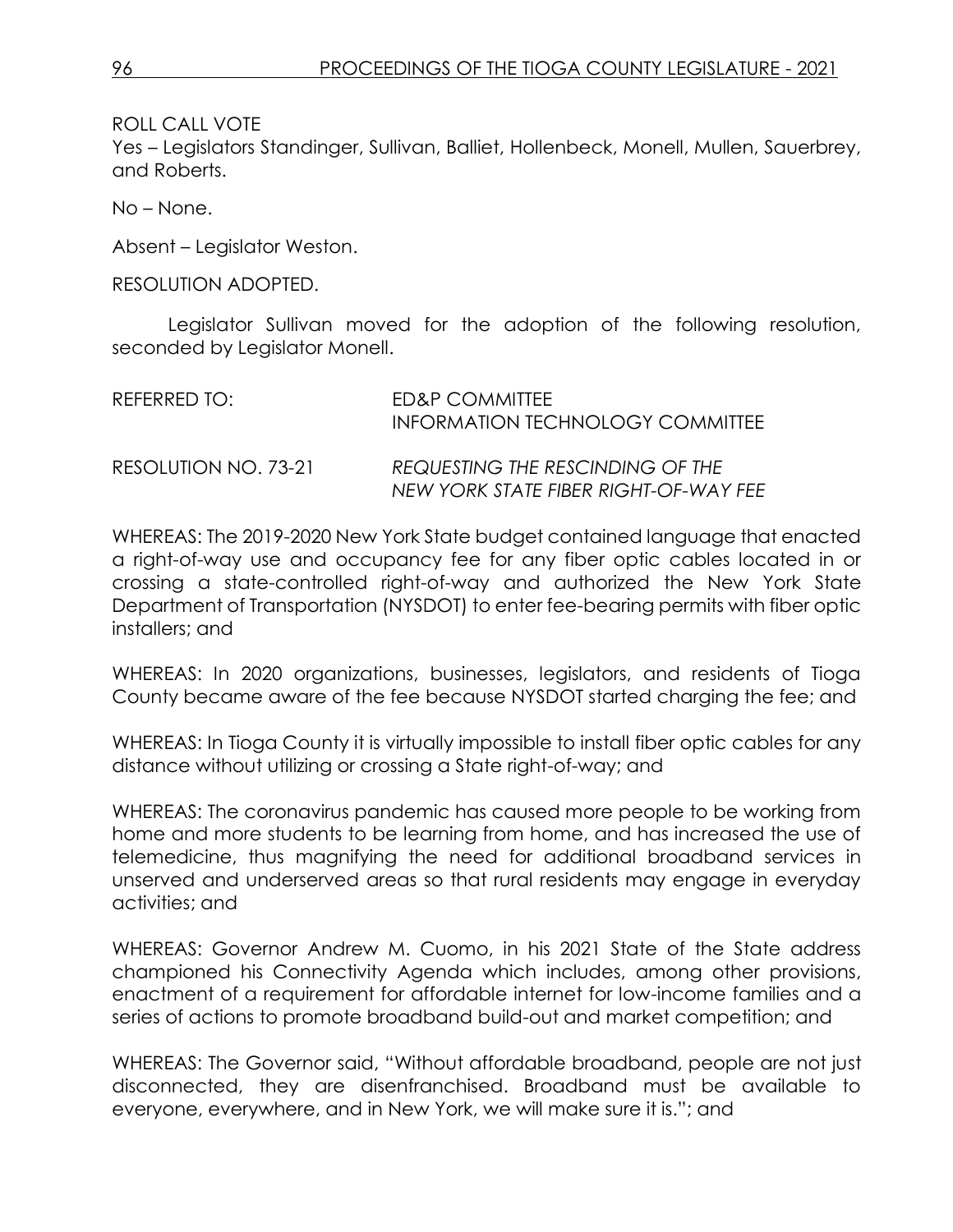WHEREAS: The NYSDOT fiber right-of-way fee is acting as a significant financial deterrent to broadband buildout in rural areas, with some projects already cancelled and others put on hold due to the fact that these fees will cost providers hundreds of thousands, and in some cases, millions of dollars annually; and

WHEREAS: Legislation has been introduced in the Legislature to repeal these counterproductive sections of law that prevent the expansion of affordable broadband services in unserved and underserved communities across New York; therefore be it

RESOLVED: That the Tioga County Legislature formally opposes the enactment of the NYSDOT right-of-way fees on fiber optic cable and urges the Governor and the New York State Legislature to rescind the right-of-way use and occupancy fees on fiber cable immediately, so that the Governor's pledge can be fulfilled and the expansion of the fiber network in Tioga County may continue in order to serve unserved and underserved areas; and be if further

RESOLVED: That the Tioga County Legislature shall forward copies of this resolution to Governor Andrew M. Cuomo, the New York State Legislature, and all others deemed necessary and proper.

ROLL CALL VOTE Yes – Legislators Standinger, Sullivan, Balliet, Hollenbeck, Monell, Mullen, Sauerbrey, and Roberts.

No – None.

Absent – Legislator Weston.

RESOLUTION ADOPTED.

Legislator Mullen moved for the adoption of the following resolution, seconded by Legislator Hollenbeck.

| REFERRED TO:         | <b>PUBLIC SAFETY COMMITTEE</b>                                            |
|----------------------|---------------------------------------------------------------------------|
| RESOLUTION NO. 74-21 | <b>AUTHORIZE THE SUBMISSION OF THE</b><br>2020-2021 PSAP OPERATIONS GRANT |

WHEREAS: The NYS Office of Interoperable and Emergency Communications has announced the 2020-2021 PSAP (Public Safety Answering Point) Operations grant funding; and

WHEREAS: County Policy Section 9 (e) (former policy #47) requires that a resolution be approved before any such grant application is submitted. However, due to the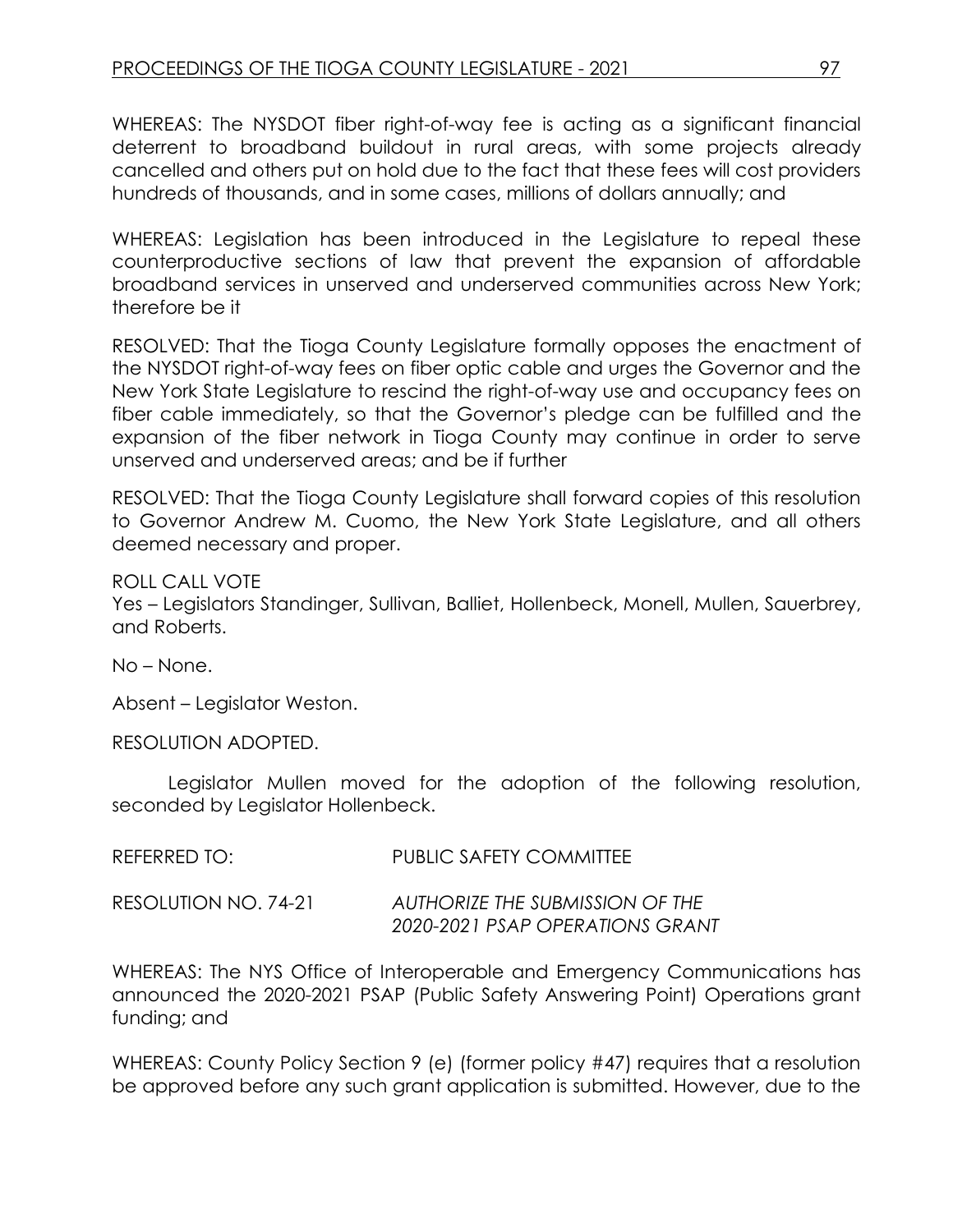short notification period, the Tioga County Sheriff's Office had to submit an application for this funding by February 24, 2021; therefore be it

RESOLVED: That the Tioga County Sheriff's Office be authorized to submit the appropriate grant application for the purpose of securing this funding, after the fact, and authorizes the Chair of the Legislature to sign such application.

ROLL CALL VOTE

Yes – Legislators Standinger, Sullivan, Balliet, Hollenbeck, Monell, Mullen, Sauerbrey, and Roberts.

No – None.

Absent – Legislator Weston.

RESOLUTION ADOPTED.

Legislator Balliet moved for the adoption of the following resolution, seconded by Legislator Sullivan.

| REFERRED TO:         | ADMINISTRATIVE SERVICES COMMITTEE                                                                                                                    |
|----------------------|------------------------------------------------------------------------------------------------------------------------------------------------------|
| RESOLUTION NO. 75-21 | AUTHORIZE INCREASE IN ADMINISTERING<br>MORTGAGE TAX BY THE TIOGA COUNTY CLERK<br>AS APPROVED BY NEW YORK STATE<br>DEPARTMENT OF TAXATION AND FINANCE |

WHEREAS: Section 262 (Article 11) of the New York State tax law mandates that recording officers are entitled to receive for the county all necessary expenses for the purpose of administration of the mortgage tax in their office and approved allowance by the New York State Department of Taxation and Finance; and

WHEREAS: The Tioga County Clerk has requested proper compensation that are reasonable and necessary allowances to cover county expenditures for collection, disbursements of the mortgage tax; and

WHEREAS: The Tioga County Clerk's office has submitted to the New York State Department of Taxation and Finance a mortgage expense request of \$145,260.05 per year; and

WHEREAS: The Tioga County Clerk has been authorized by New York State Department of Taxation and Finance to increase the mortgage expense to be \$145,260.05 for the period of April 1, 2021 – March 31, 2022; therefore be it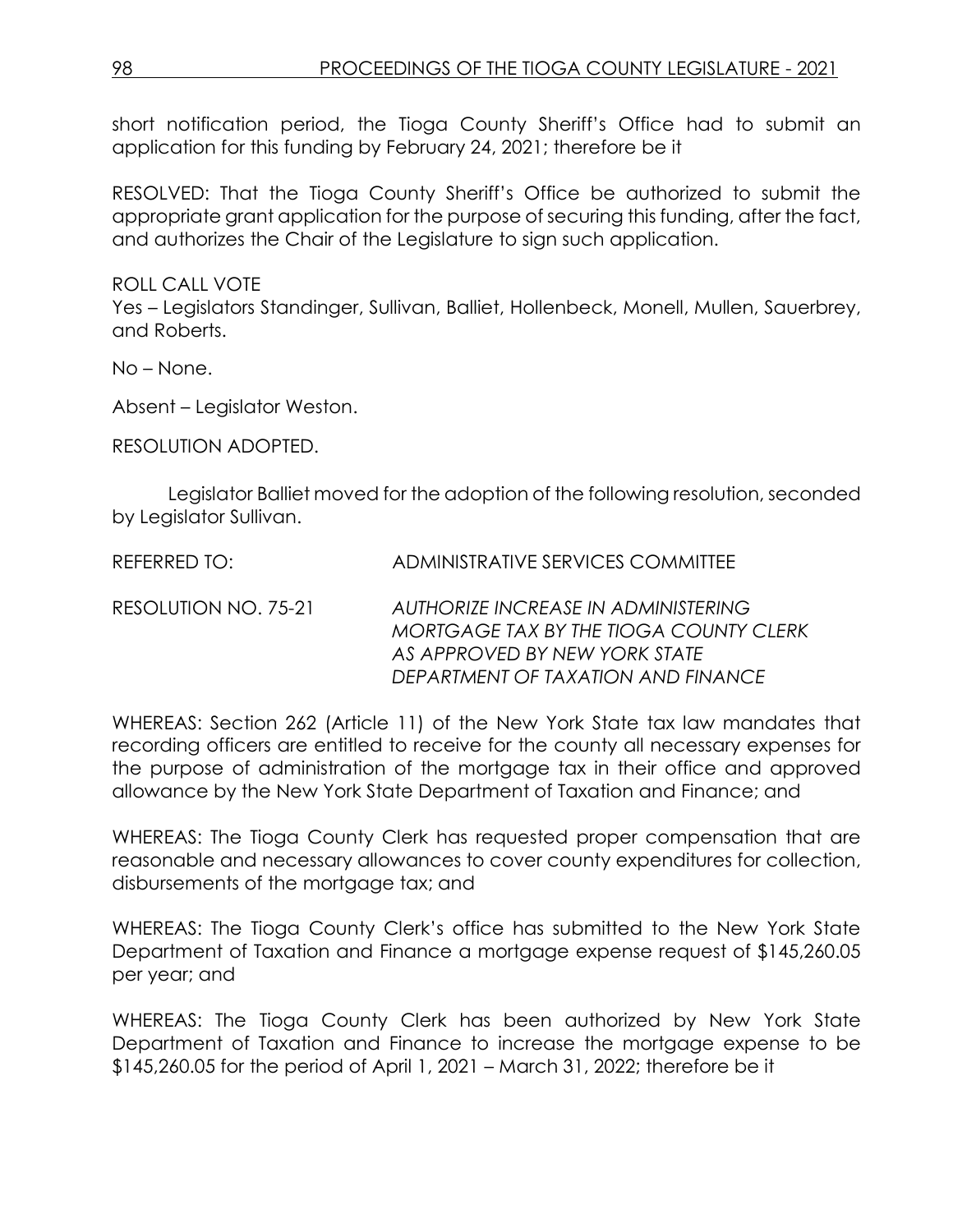RESOLVED: That the County Clerk be authorized to collect or withhold from its disbursements in twelve (12) equal monthly installments of \$12,105.00 at a total annum amount of \$145,260.00.

ROLL CALL VOTE

Yes – Legislators Standinger, Sullivan, Balliet, Hollenbeck, Monell, Mullen, Sauerbrey, and Roberts.

No – None.

Absent – Legislator Weston.

RESOLUTION ADOPTED.

Legislator Monell moved for the adoption of the following resolution, seconded by Legislator Hollenbeck.

| REFERRED TO:         | <b>FINANCE COMMITTEE</b> |
|----------------------|--------------------------|
| RESOLUTION NO. 76-21 | ERRONEOUS ASSESSMENT     |
|                      | TOWN OF TIOGA            |

WHEREAS: An application for Corrected Tax Roll for the year 2021 indicates that parcel #148.00-1-11.11 Account #30 in the Town of Tioga assessed to Cindy Agnellino is erroneous in that the Tioga Central School District returned an unpaid school bill that was protected by bankruptcy; therefore be it

RESOLVED: That a new tax bill be issued to Cindy Agnellino as follows:

|              | Original Bill # | Corrected Bill # |
|--------------|-----------------|------------------|
| County       | \$2596.24       | \$2596.24        |
| Town Wide    | \$950.69        | \$950.69         |
| School       | \$3064.98       | \$0.00           |
| Fire         | \$313.23        | \$313.23         |
| <b>Total</b> | \$6925.14       | \$3860.16        |

RESOLVED: That the erroneous school tax of \$2864.47 be charged back to the Tioga Central School District; and be it further

RESOLVED: That the Tioga County Treasurer's penalty of \$200.51 be charged to the proper account in the records of the County Treasurer's Office.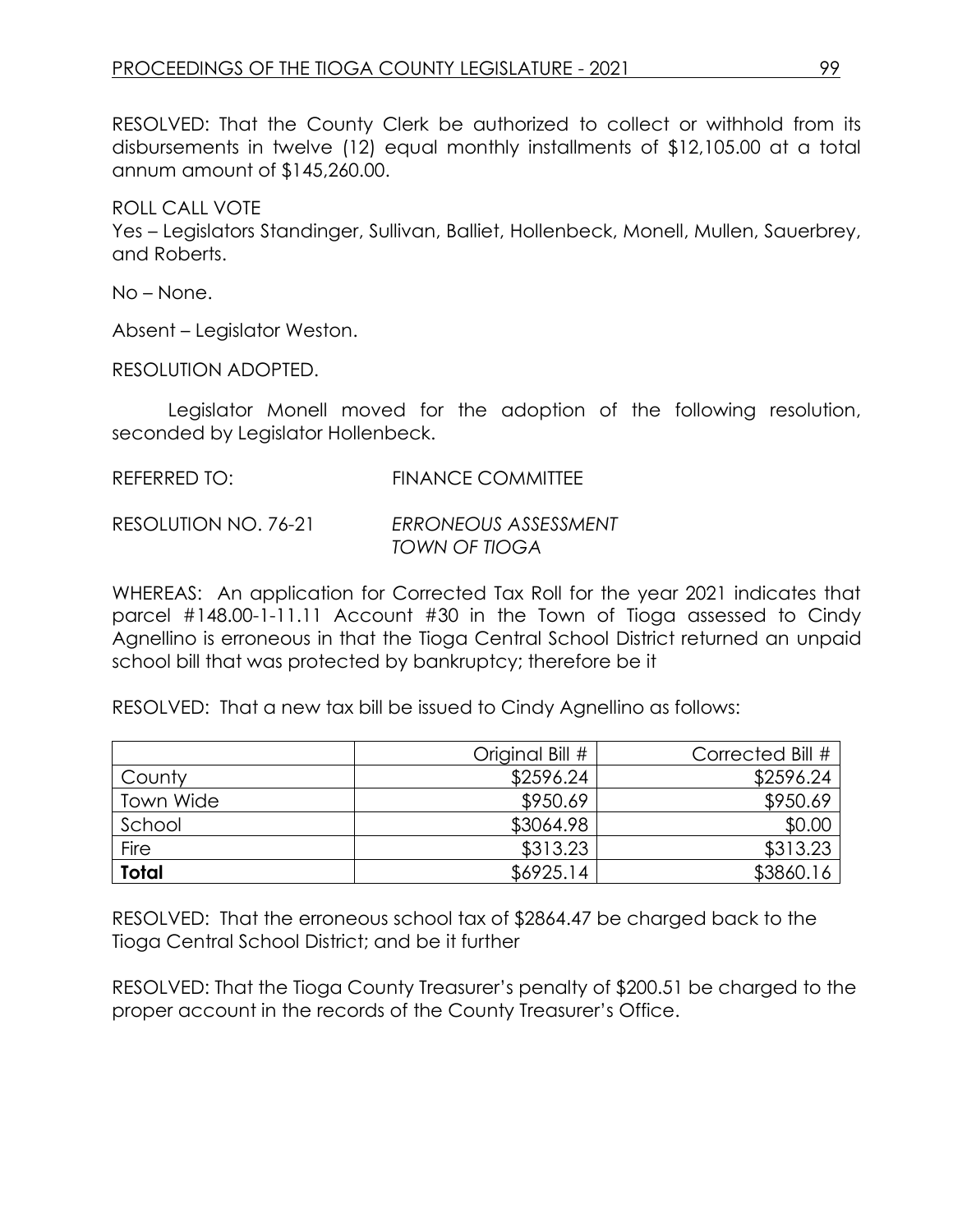Yes – Legislators Standinger, Sullivan, Balliet, Hollenbeck, Monell, Mullen, Sauerbrey, and Roberts.

No – None.

Absent – Legislator Weston.

RESOLUTION ADOPTED.

Legislator Monell moved for the adoption of the following resolution, seconded by Legislator Hollenbeck.

REFERRED TO: FINANCE COMMITTEE

RESOLUTION NO. 77-21 *ERRONEOUS ASSESSMENT TOWN OF SPENCER* 

WHEREAS: An application for Corrected Tax Roll for the year 2021 indicates that parcel #58.00-1-53.22 Account #1720 in the Town of Spencer assessed to State of New York Mortgage on the 2020 assessment roll is erroneous in that the exemption 12100 was not applied; and

WHEREAS: State of New York Mortgage is wholly exempt; and

WHEREAS: A 2021 Town and County bill was erroneously generated for this parcel; therefore be it

RESOLVED: That Bill #1601 in the amount of \$5,597.54, produced for State of New York Mortgage, in the Town of Spencer be rendered null and void; and be it further

RESOLVED: That the erroneous county tax of \$1,398.86 be charged to the proper account in the records of the County Treasurer; and be it further

RESOLVED: That the erroneous town tax of \$1,040.62 be charged back to the Town of Spencer; and be it further

RESOLVED: That the erroneous Fire tax of \$85.02 be charged back to the Spencer Fire Department; and be it further

RESOLVED: That the erroneous returned school tax of \$2,872.00 be charged back to the Spencer-Van Etten School District; and it be further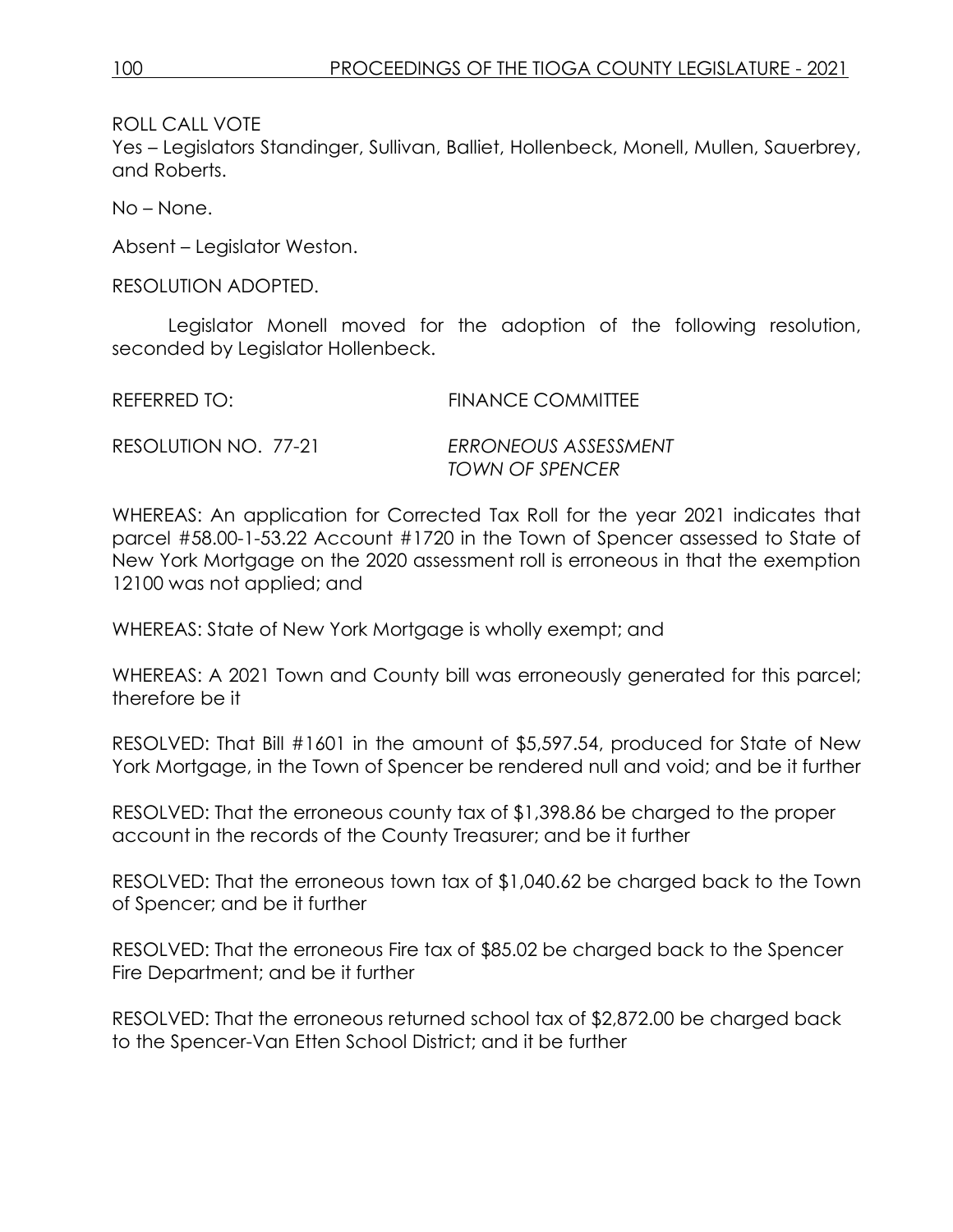RESOLVED: That the erroneous County Penalty of \$201.04 be charged back to the proper account in the records of the County Treasurer.

ROLL CALL VOTE

Yes – Legislators Standinger, Sullivan, Balliet, Hollenbeck, Monell, Mullen, Sauerbrey, and Roberts.

No – None.

Absent – Legislator Weston.

RESOLUTION ADOPTED.

Legislator Monell moved for the adoption of the following resolution, seconded by Legislator Hollenbeck.

| REFERRED TO:         | <b>FINANCE COMMITTEE</b> |
|----------------------|--------------------------|
| RESOLUTION NO. 78-21 | ERRONEOUS ASSESSMENT     |
|                      | TOWN OF BARTON           |

WHEREAS: An application for Corrected Tax Roll for the years 2019 & 2020 indicates that parcel #155.00-1-2.111 Account #11346 in the Town of Barton, assessed to John & James Vanderhoof, was created erroneously due to a mapping error; and

WHEREAS: Town and County tax bills for 2019 and 2020 were generated and remain unpaid; and

WHEREAS: It was discovered that this parcel should not have been created and was deleted from the 2020 assessment roll to stop future erroneous tax bills from being generated; therefore be it

RESOLVED: That the 2019 Bill #3902 in the amount of \$966.51 and the 2020 Bill #3630 in the amount of \$196.60, produced for John & James Vanderhoof, in the Town of Barton, be rendered null and void; and be it further

RESOLVED: That the erroneous county tax of \$126.99 be charged to the proper account in the records of the County Treasurer; and be it further

RESOLVED: That the erroneous town tax of \$26.29 be charged back to the Town of Barton; and be it further

RESOLVED: That the erroneous Fire tax of \$11.42 be charged back to the Barton Fire Department; and be it further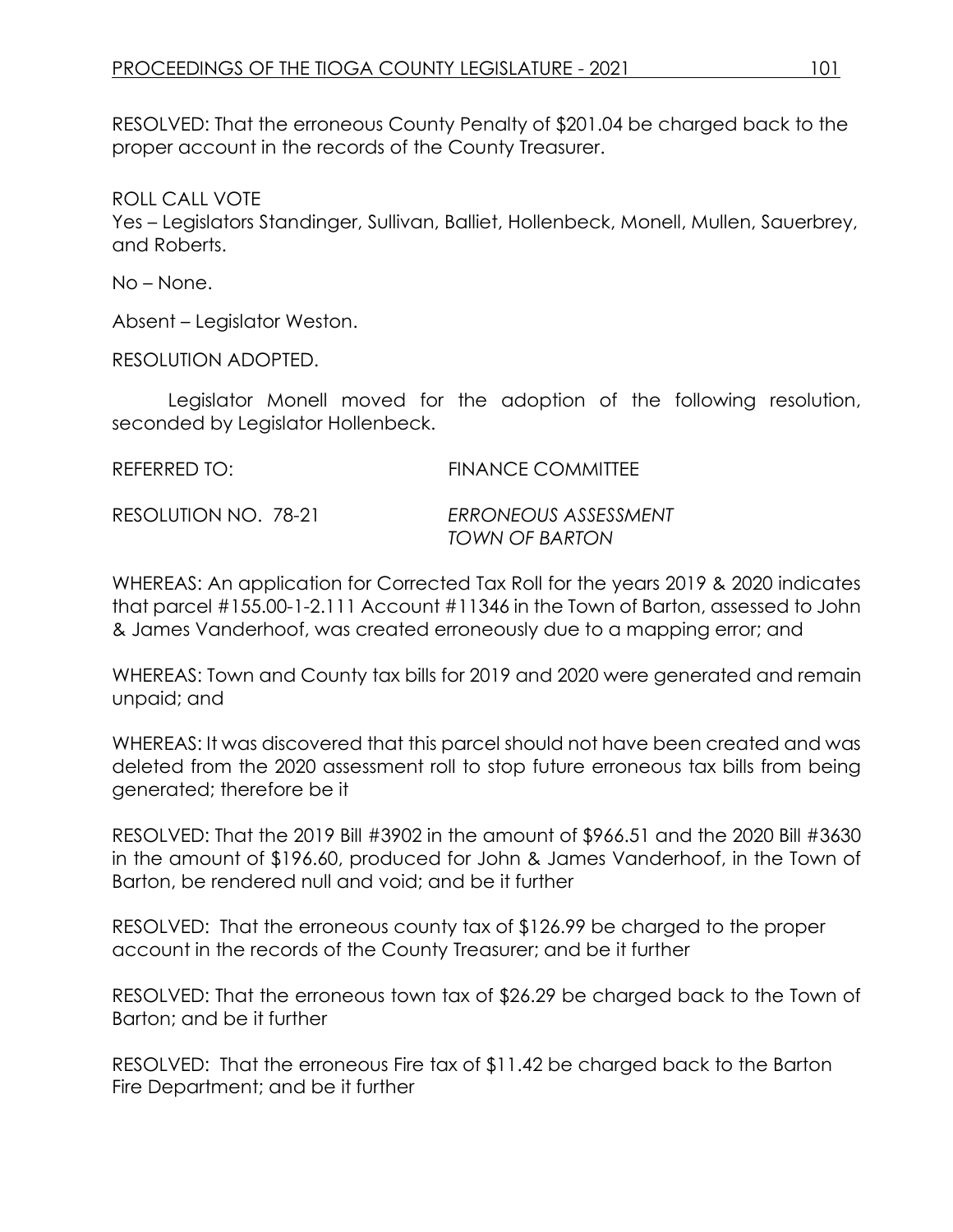RESOLVED: That the erroneous returned school tax of \$933.09 be charged back to the Waverly School District; and it be further

RESOLVED: That the erroneous County Penalty of \$65.32 be charged back to the proper account in the records of the County Treasurer.

ROLL CALL VOTE

Yes – Legislators Standinger, Sullivan, Balliet, Hollenbeck, Monell, Mullen, Sauerbrey, and Roberts.

No – None.

Absent – Legislator Weston.

RESOLUTION ADOPTED.

Legislator Standinger moved for the adoption of the following resolution, seconded by Legislator Monell.

| REFERRED TO:         | <b>HEALTH &amp; HUMAN SERVICES COMMITTEE</b><br><b>FINANCE COMMITTEE</b> |
|----------------------|--------------------------------------------------------------------------|
| RESOLUTION NO. 79-21 | TRANSFER OF FUNDS<br>SOCIAL SERVICES                                     |

WHEREAS: Resolution 55-21 re-established prior year funds in the amount of \$191,228 to account A6010.540487 Program Expense; and

WHEREAS: It was determined that the funds should have been re-established to A6123.540487 JD Program Expense; and

WHEREAS: Transfer of funds and budget modifications requires Legislative approval; therefore be it

RESOLVED: That funding be transferred as follows:

| From: A6010.540487 Program Expense | \$191,228.00 |
|------------------------------------|--------------|
|                                    |              |

To: A6123.540487 JD Program Expense \$ 191,228.00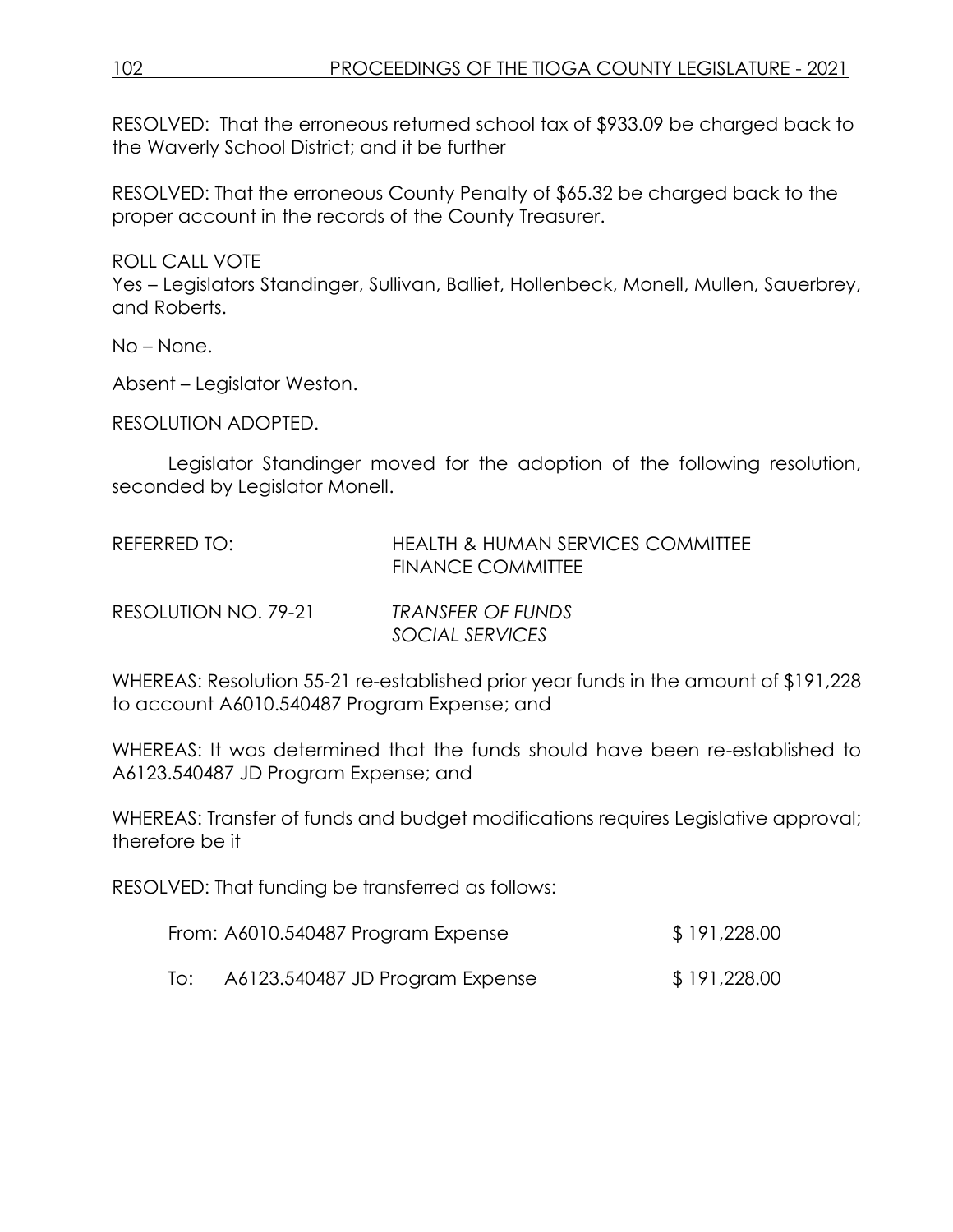ROLL CALL VOTE Yes – Legislators Standinger, Sullivan, Balliet, Hollenbeck, Monell, Mullen, Sauerbrey, and Roberts.

No – None.

Absent – Legislator Weston.

RESOLUTION ADOPTED.

Legislator Standinger moved for the adoption of the following resolution, seconded by Legislator Monell.

| REFERRED TO:         | <b>HEALTH &amp; HUMAN SERVICES COMMITTEE</b><br><b>FINANCE COMMITTEE</b> |
|----------------------|--------------------------------------------------------------------------|
| RESOLUTION NO. 80-21 | APPROPRIATION OF FUNDS AND<br>AMEND 2021BUDGET                           |
|                      | SOCIAL SERVICES                                                          |

WHEREAS: Safe Harbor NY funding has been awarded to Tioga County Department of Social Services from the Office of Children and Family Services to raise awareness about sexually exploited youth; and

WHEREAS: Appropriation of funds and budget modification requires legislative approval; therefore be it

RESOLVED: That funding be appropriated as follows:

|     | From: A6010.436100 State Aid: Administration | \$25,000 |
|-----|----------------------------------------------|----------|
| lo: | A6010.540487 Program Expense                 | \$10,000 |
| To: | A6010.540140 Contracting Expenses            | \$15,000 |

ROLL CALL VOTE

Yes – Legislators Standinger, Sullivan, Balliet, Hollenbeck, Monell, Mullen, Sauerbrey, and Roberts.

No – None.

Absent – Legislator Weston.

RESOLUTION ADOPTED.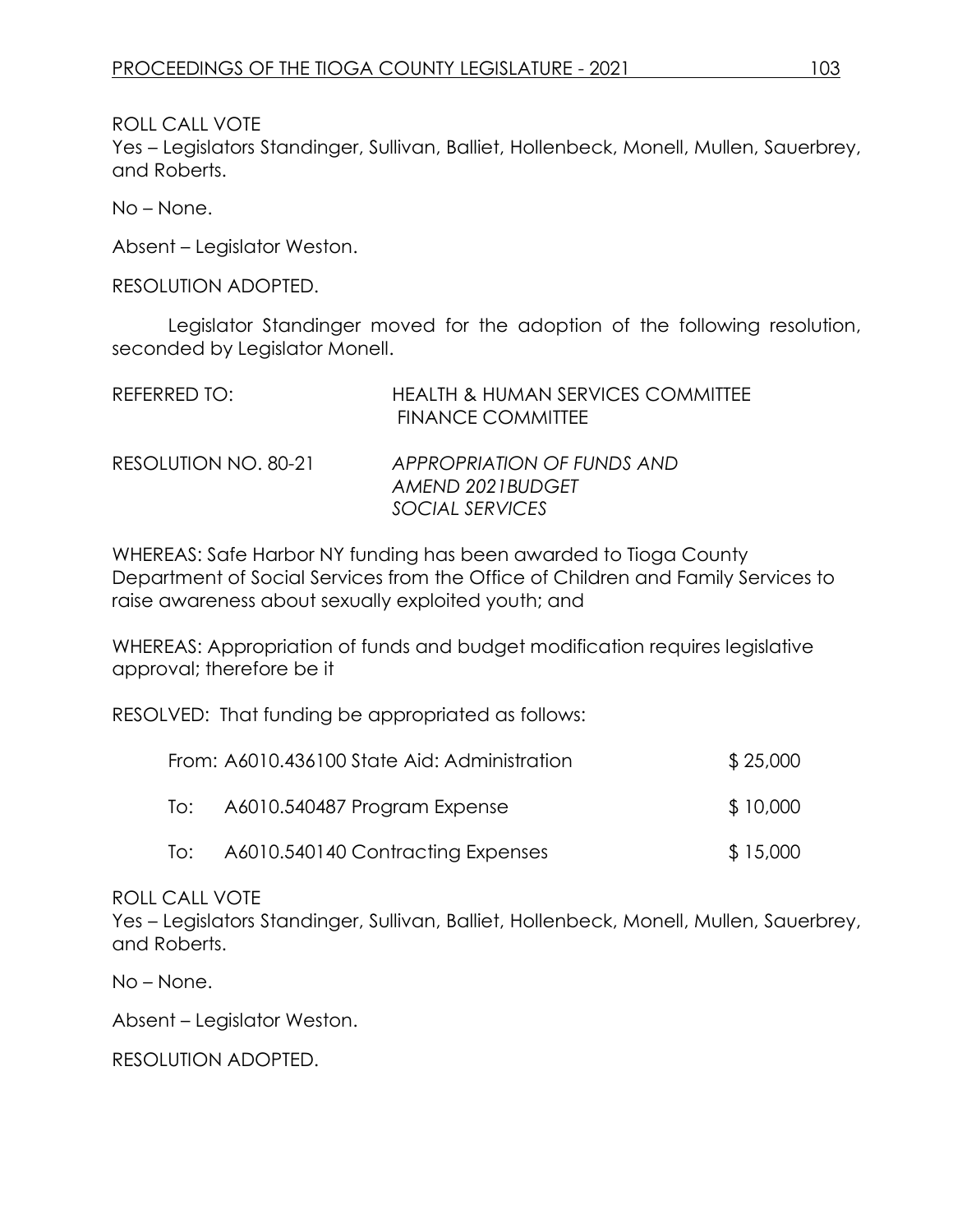Legislator Monell moved for the adoption of the following resolution, seconded by Legislator Hollenbeck.

REFERRED TO: FINANCE/LEGAL COMMITTEE

## RESOLUTION NO. 81-21 *RESOLUTION APPORTIONING FORFEITURE OF CRIME PROCEEDS FOR DRUG ENFORCEMENT ACTIVITIES*

WHEREAS: Resolution 239-20 established a system for the disposal of property, the order of priority of disbursements and the restrictions on the use of both preconviction and post-conviction forfeitures of crime proceeds; and

WHEREAS: Amounts received in general fund of County restricted for Law enforcement purposes should be used for Law enforcement purpose by the District Attorney in the year received. If not used, the unexpended balance shall be transferred to Criminal Proceed Forfeiture Reserve Fund (Account A-388901). The amounts in this account must be used in the next succeeding fiscal year for Law enforcement purposes by the District Attorney; and

WHEREAS: Tioga County has a remaining budget of crime forfeiture proceeds in 2020 that will need to be carry forward into 2021. The Sheriff's remaining budget is \$2,436.22 and the District Attorney's remaining budget is \$4,112.90; and

WHEREAS: There are two Crime Proceeds reserves accounts that have balances that need to be allocated into the District Attorney's budget. Crime Proceeds Restricted (388901) \$7,096.90 and Crime Proceeds Unrestricted (388905) \$16,299.11; and

WHEREAS: Appropriation of funds and budget modifications requires Legislative approval; therefore be it

RESOLVED: That funding be appropriated as follows:

| FROM: | A1165-426250 Forfeiture of Crime Proceeds<br>A1165-426260 Forfeiture of Crime Proceeds Restricted |     | \$18,584.06<br>\$8,924.86 |
|-------|---------------------------------------------------------------------------------------------------|-----|---------------------------|
| TO:   | A1165-540335 Asset Forfeiture Expense                                                             |     | \$27,508.92               |
| FROM: | A3110-426250 Forfeiture of Crime Proceeds<br>A3110-426260 Forfeiture of Crime Proceeds Restricted | \$. | 297.10<br>\$2,139.12      |
| TO:   | A3110-540335 Asset Forfeiture Expense                                                             |     | \$2,436.22                |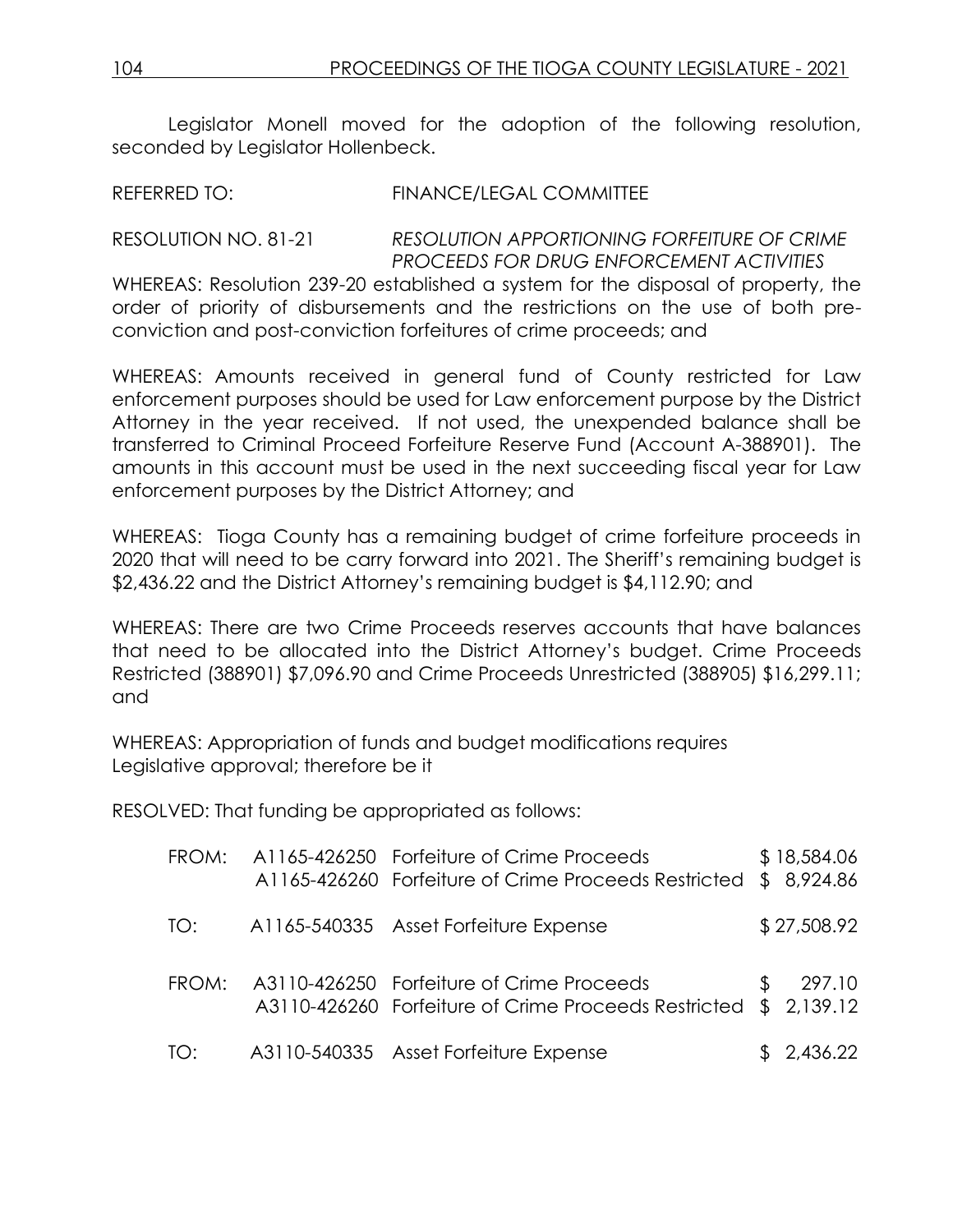Yes – Legislators Standinger, Sullivan, Balliet, Hollenbeck, Monell, Mullen, Sauerbrey, and Roberts.

No – None.

Absent – Legislator Weston.

RESOLUTION ADOPTED.

Legislator Mullen moved for the adoption of the following resolution, seconded by Legislator Monell.

| REFERRED TO:         | PUBLIC SAFETY COMMITTEE<br><b>FINANCE COMMITTEE</b>                  |
|----------------------|----------------------------------------------------------------------|
| RESOLUTION NO. 82-21 | RE-ESTABLISH PRIOR YEAR 2020 CAPITAL<br>FOR 2021 BUDGET FOR FIRE/EMO |

WHEREAS: Personal Protective Equipment order was placed in 2020 for the Fire/EMO department but will not be received prior to the closing of 2020; and

WHEREAS: Prior year Capital Equipment requests need to be re-established for the remaining unspent balance as of year-end 2020 for purchase or completion in 2021; therefore it be

RESOLVED: That the following accounts and amounts be re-established:

Capital Equipment

A3410 520215 Personal Protective Equipment \$ 6,000.00

ROLL CALL VOTE

Yes – Legislators Standinger, Sullivan, Balliet, Hollenbeck, Monell, Mullen, Sauerbrey, and Roberts.

No – None.

Absent – Legislator Weston.

RESOLUTION ADOPTED.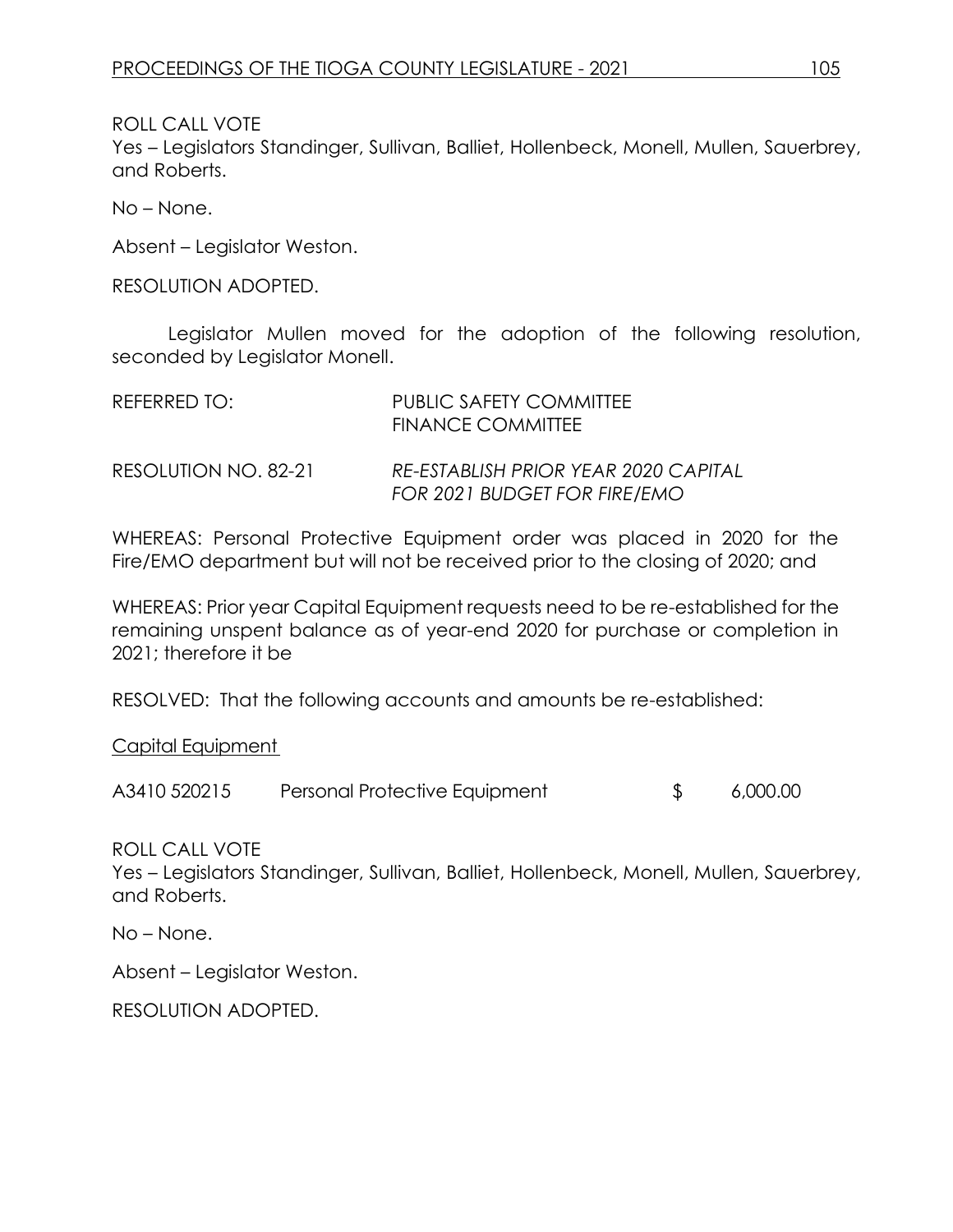Legislator Mullen moved for the adoption of the following resolution, seconded by Legislator Monell.

| REFERRED TO:         | <b>PUBLIC SAFETY COMMITTEE</b><br><b>FINANCE COMMITTEE</b>                                                     |
|----------------------|----------------------------------------------------------------------------------------------------------------|
| RESOLUTION NO. 83-21 | RE-ESTABLISH PRIOR YEAR 2020<br><b>CAPITAL EQUIPMENT FUNDS</b><br>AMEND 2021 BUDGET<br><b>SHERIFF'S OFFICE</b> |

WHEREAS: Police vehicles were ordered in 2020 for the Sheriff's Office utilizing 2020 budgeted monies. Due to COVID production delays, the vehicles will not be received prior to the closing of the budget year 2020; and

WHEREAS: 2020 Capital Equipment funds need to be re-established in the amount of \$64,040.62 and the 2021 budget increased accordingly; therefore be it

RESOLVED: That Capital Equipment Cars account H3110 521060 be re-established with 2020 money in the amount of \$64,040.62 and the 2021 budget be increased accordingly.

H3110 521060 Capital Equipment Cars S64,040.62

ROLL CALL VOTE

Yes – Legislators Standinger, Sullivan, Balliet, Hollenbeck, Monell, Mullen, Sauerbrey, and Roberts.

No – None.

Absent – Legislator Weston.

RESOLUTION ADOPTED.

Legislator Standinger moved for the adoption of the following resolution, seconded by Legislator Monell.

| REFERRED TO:         | <b>HEALTH &amp; HUMAN SERVICES COMMITTEE</b><br><b>FINANCE COMMITTEE</b>     |
|----------------------|------------------------------------------------------------------------------|
| RESOLUTION NO. 84-21 | RE-ESTABLISH PRIOR YEAR 2020<br>CAPITAL EQUIPMENT FUNDS<br>AMEND 2021 BUDGET |
|                      | <b>PUBLIC HEALTH</b>                                                         |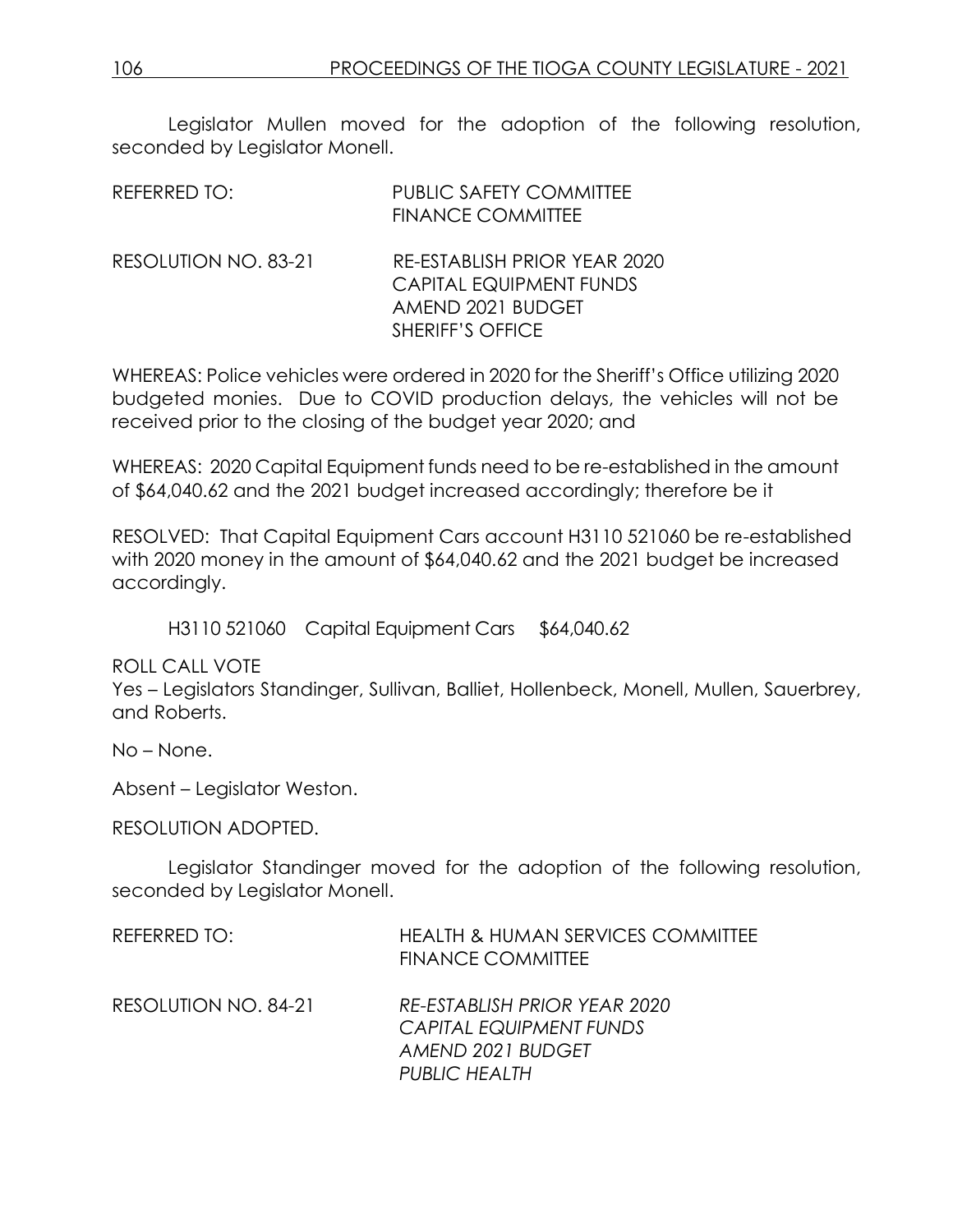WHEREAS: Tioga County Public Health (TCPH) ordered a vehicle in 2020 for TCPH utilizing 2020 budgeted monies. Due to COVID production delays, the vehicle will not be received prior to the closing of the budget year 2020; and

WHEREAS: 2020 Capital Equipment funds need to be re-established in the amount of \$18,000.61 and the 2021 budget increased accordingly; therefore be it

RESOLVED: That Capital Equipment Cars account H4011 520060 be re-established with 2020 money in the amount of \$18,000.61 and the 2021 budget be increased accordingly.

H4011 520060 Capital Equipment Cars \$18,000.61

ROLL CALL VOTE

Yes – Legislators Standinger, Sullivan, Balliet, Hollenbeck, Monell, Mullen, Sauerbrey, and Roberts.

No – None.

Absent – Legislator Weston.

RESOLUTION ADOPTED.

Legislator Roberts moved for the adoption of the following resolution, seconded by Legislator Monell.

| REFERRED TO:         | <b>PUBLIC WORKS COMMITTEE</b><br><b>FINANCE COMMITTEE</b>   |
|----------------------|-------------------------------------------------------------|
| RESOLUTION NO. 85-21 | RE-ESTABLISH PRIOR YEAR 2020<br><b>BUCKET LOADER BUDGET</b> |

WHEREAS: Prior Year Projects Fund needs to be re-established for the remaining unspent balance as of year-end 2020 for purchase or completion in 2021; therefore be it

RESOLVED: That the following account and amounts are re-established and the 2021 budget is amended:

| <b>Capital Equipment</b> |                            | <b>Amount to Re-Establish</b> |
|--------------------------|----------------------------|-------------------------------|
|                          |                            |                               |
|                          | H5130 521920 Bucket Loader | \$7,046.05                    |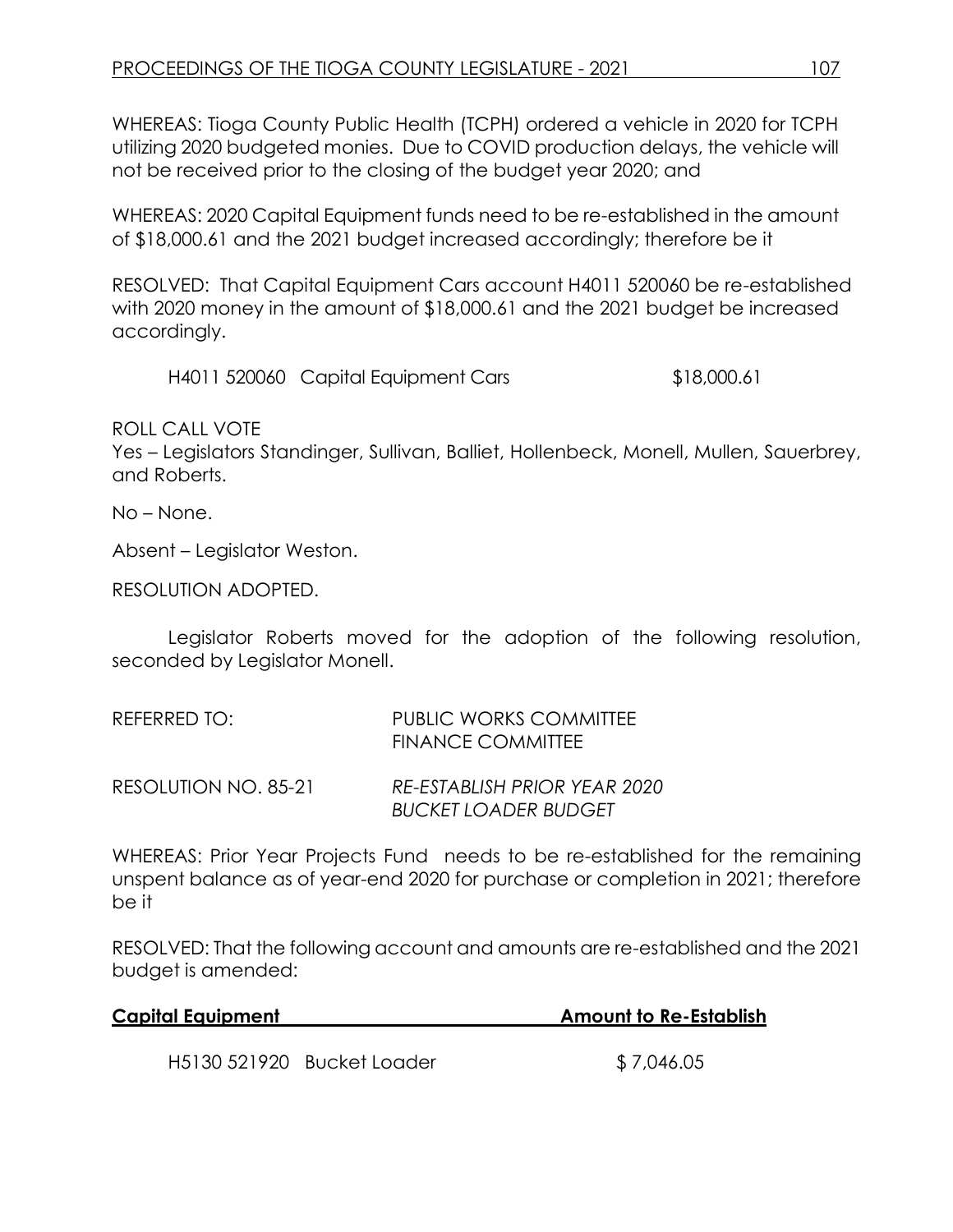Yes – Legislators Standinger, Sullivan, Balliet, Hollenbeck, Monell, Mullen, Sauerbrey, and Roberts.

No – None.

Absent – Legislator Weston.

RESOLUTION ADOPTED.

Legislator Roberts moved for the adoption of the following resolution, seconded by Legislator Standinger.

| REFERRED TO: | PUBLIC WORKS COMMITTEE |
|--------------|------------------------|
|              |                        |

RESOLUTION NO. 86-21 *APPROVE SUPPLEMENTAL AGREEMENT FOR WEST CREEK ROAD BRIDGE – CONSTRUCTION SUPPORT AND INSPECTION SERVICES*

WHEREAS: Tioga County was awarded funding through NYSDOT 2018 Bridge NY program for a bridge project, West Creek Road over West Branch Owego Creek, BIN 3335200; and

WHEREAS: Delta Engineers was awarded the design services on Resolution 27-19; and

WHEREAS: There is a need for Construction Support and Inspection Services to provide Engineering Services for the project; and

WHEREAS: Delta Engineers, Endwell, NY has submitted a supplemental agreement proposal of \$162,172.00; therefore be it

RESOLVED: That the Tioga County Legislature approve the Supplemental Agreement for Delta Engineers, Endwell, NY to provide Construction Support and Inspection Services not to exceed an extra \$162,172.00, for a new total of \$396,191.00 to be paid out of the following account:

H5110.540004.H1904 – West Creek Road Bridge – BIN 3335200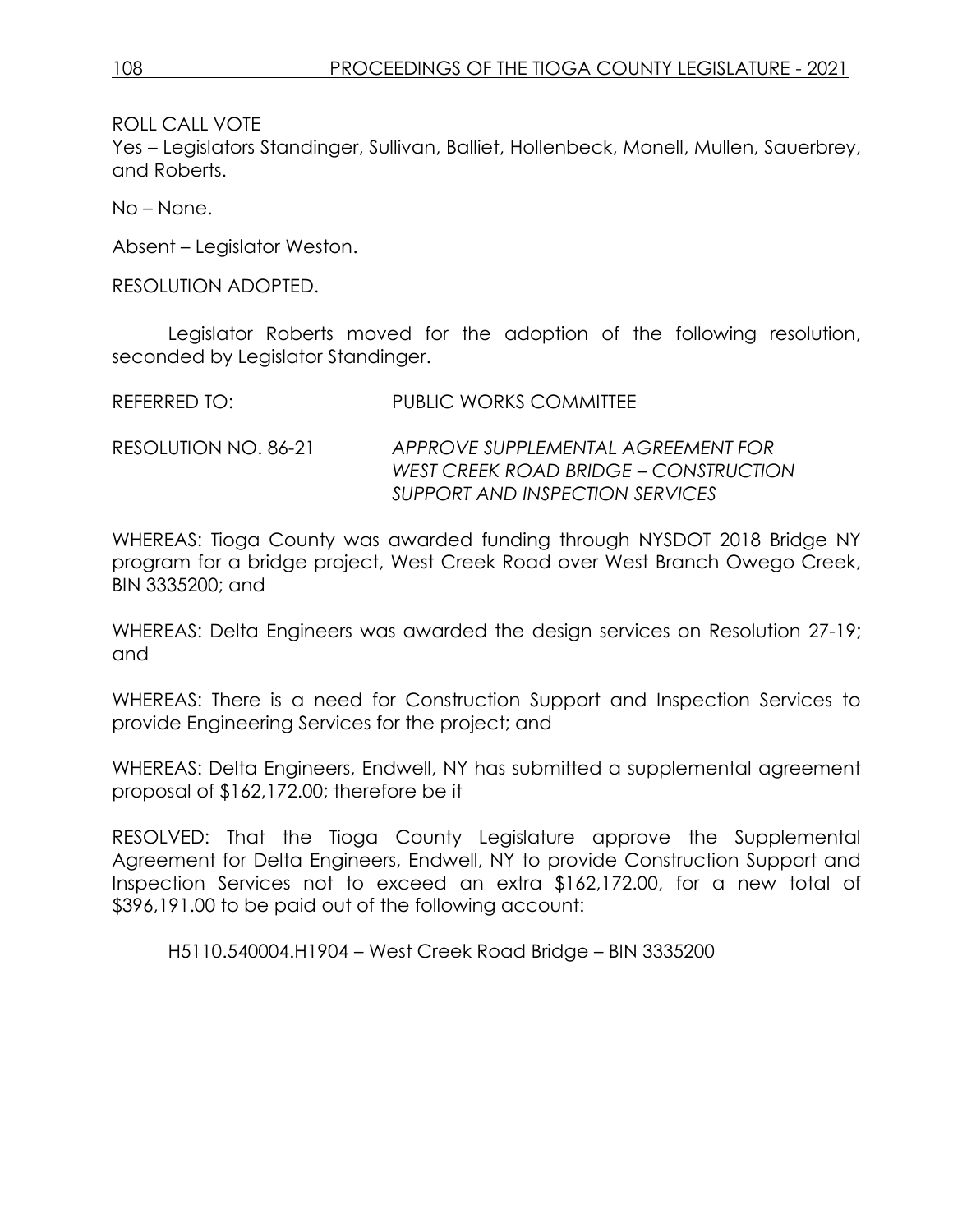Yes – Legislators Standinger, Sullivan, Balliet, Hollenbeck, Monell, Mullen, Sauerbrey, and Roberts.

No – None.

Absent – Legislator Weston.

RESOLUTION ADOPTED.

Legislator Sullivan moved for the adoption of the following resolution, seconded by Legislator Monell.

| REFERRED TO:         | INFORMATION TECHNOLOGY COMMITTEE                                                                                         |
|----------------------|--------------------------------------------------------------------------------------------------------------------------|
| RESOLUTION NO. 87-21 | AUTHORIZE AND FUND MICROSOFT SQL SERVER<br>DATABASE LICENSES WITH APPROPRIATION FROM<br>CAPITAL SOFTWARE RESERVE ACCOUNT |

WHEREAS: The Tioga County Legislature recognizes the importance of County infrastructure; and

WHEREAS: The County utilizes Microsoft SQL software for critical daily operations; and

WHEREAS: The ITCS Director has evaluated the current Microsoft licensing needs; and

WHEREAS: A need to purchase new versions of Microsoft SQL database software for use on servers for the County's core financial application, County Clerk records system, Board of Elections software and GIS server have been identified due to recent system upgrades; therefore be it

RESOLVED: That the Tioga County Legislature authorizes the payment of software fees in the amount of \$12,379.04 to Dell, the holder of the Microsoft NYS OGS contract for software purchases from the Capital Software Reserve Fund for the purchase of Microsoft Windows SQL Server licenses; and be it further

RESOLVED: That the following funds be transferred:

| FROM: H387804 Capital Software Reserve Fund              | \$12,379.04 |
|----------------------------------------------------------|-------------|
| TO: H1680-520620 Information Technology Capital Software | \$12,379.04 |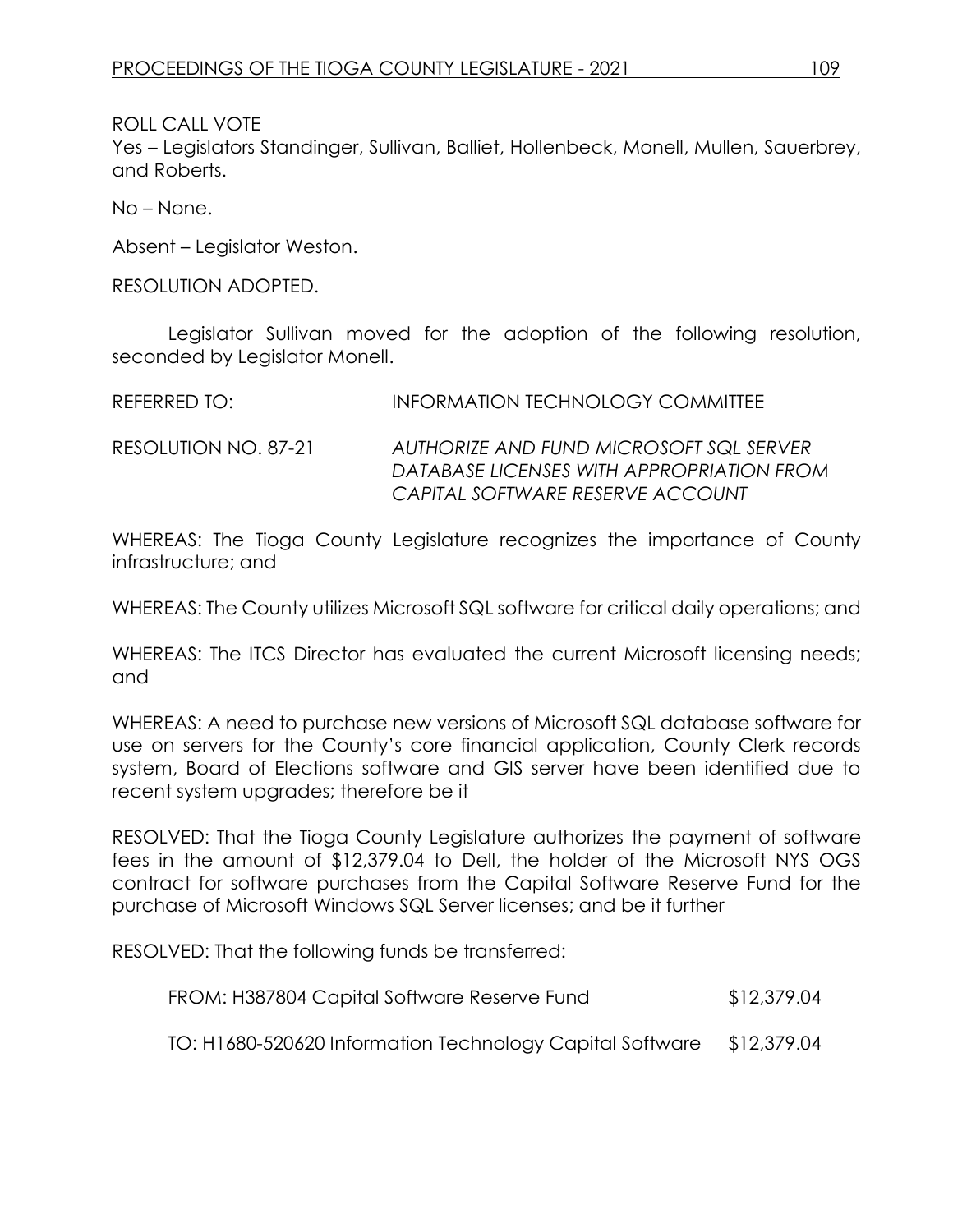Yes – Legislators Standinger, Sullivan, Balliet, Hollenbeck, Monell, Mullen, Sauerbrey, and Roberts.

No – None.

Absent – Legislator Weston.

RESOLUTION ADOPTED.

Legislator Monell moved for the adoption of the following resolution, seconded by Legislator Hollenbeck.

| REFERRED TO:         | <b>LEGISLATIVE WORKSESSION</b><br>PERSONNEL COMMITTEE                                      |
|----------------------|--------------------------------------------------------------------------------------------|
| RESOLUTION NO. 88-21 | AMEND EMPLOYEE HANDBOOK:<br>RULES OF THE LEGISLATURE AND<br>FINANCIAL RULES – FIXED ASSETS |

WHEREAS: By Resolution No. 61-21 the Records Management and Fixed Asset Programs were moved from the Information Technology & Communication Services (ITCS) to the County Clerk's Office; and

WHEREAS: Several sections of the Employee Handbook need to be amended to reflect this change; and

WHEREAS: The Legislature is desirous of amending the Employee Handbook; therefore be it

RESOLVED: That the Employee Handbook shall be amended as follows:

## **1. Section I – Rules of the Legislature – Subsection 2 – Committees (11):**

Administrative Services – The listing of Departments should include Records Management and Fixed Assets. The following statement should be ADDED:

(6) All matters pertaining to Records Management, including both current and archive records and physical asset inventory of County personal property.

Information Technology & Communications – The following statement should be REMOVED:

(3) All matters pertaining to Records Management, including both current and archive records and physical asset inventory of County personal property.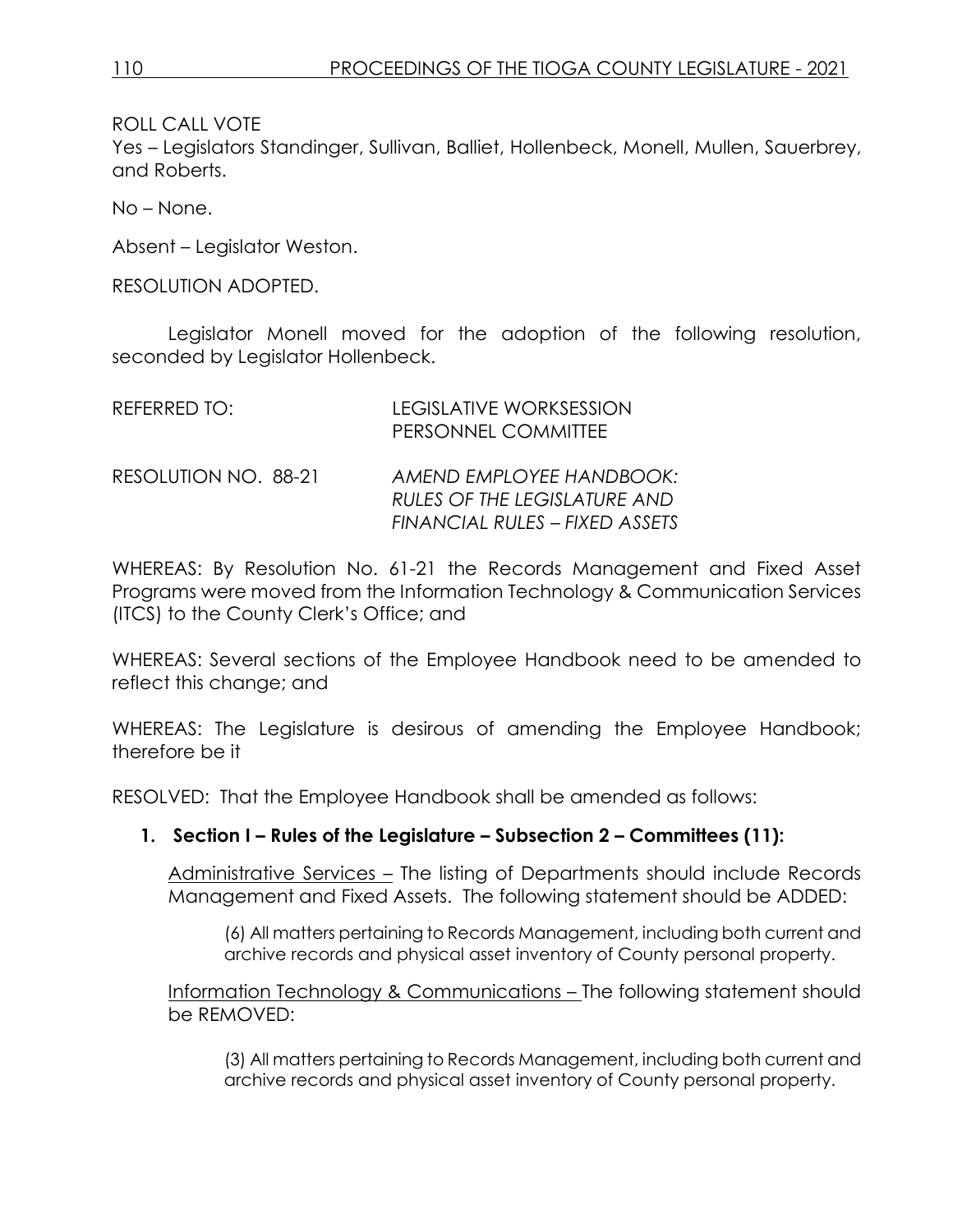## **2. Section III – Financial Rules – Subsection c – Fixed Assets:**

Amend all references to the IT Department to read County Clerk's Office.

And be it further

RESOLVED: That the remainder of the Employee Handbook is in full force and effect.

ROLL CALL VOTE Yes – Legislators Standinger, Sullivan, Balliet, Hollenbeck, Monell, Mullen, Sauerbrey, and Roberts.

No – None.

Absent – Legislator Weston.

RESOLUTION ADOPTED.

Legislator Balliet moved for the adoption of the following resolution, seconded by Legislator Hollenbeck.

| REFERRED TO: | ADMINISTRATIVE SERVICES COMMITTEE |
|--------------|-----------------------------------|
|              | PERSONNEL COMMITTEE               |

RESOLUTION NO. 89-21 *REAPPOINTMENT OF COUNTY HISTORIAN*

WHEREAS: Emma Sedore was first appointed Tioga County Historian on November 13, 2001; and

WHEREAS: She is a dedicated Historian; and

WHEREAS: Her term is set to expire March 31, 2021; therefore be it

RESOLVED: That Emma Sedore of Owego, New York, is hereby reappointed County Historian for a two-year term from April 1, 2021 until March 31, 2023.

Legislator Mullen spoke. "She has done an incredible job in this position. If you get an opportunity, read up on her story of finding the courthouse Bell of Sessions that has been missing the better part of 100 years. She found it. She does a great job for us and I wanted to express my gratitude publicly for the job she has done.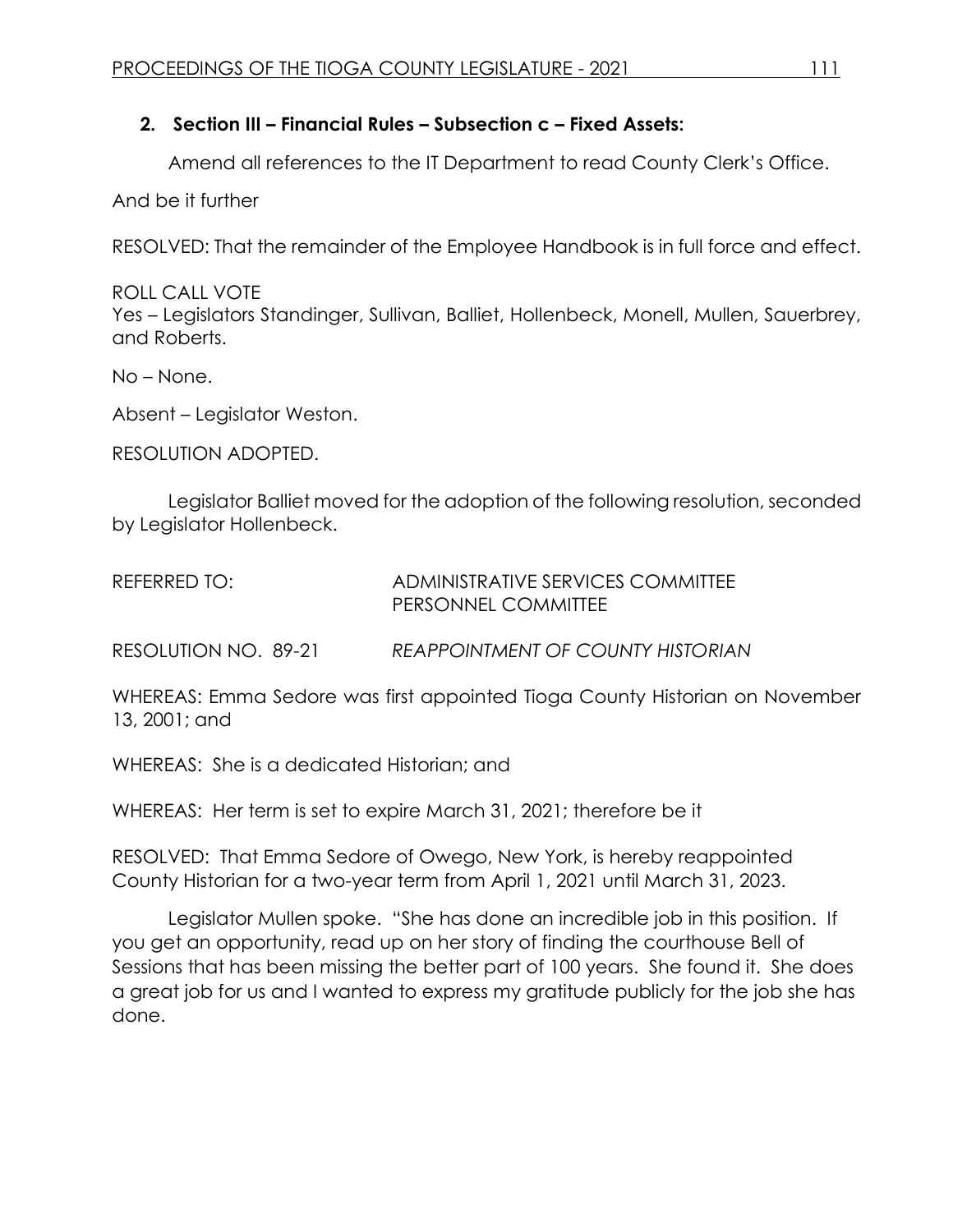Yes – Legislators Standinger, Sullivan, Balliet, Hollenbeck, Monell, Mullen, Sauerbrey, and Roberts.

No – None.

Absent – Legislator Weston.

RESOLUTION ADOPTED.

Legislator Balliet moved for the adoption of the following resolution, seconded by Legislator Hollenbeck.

| REFERRED TO:         | ADMINISTRATIVE SERVICES COMMITTEE<br>PERSONNEL COMMITTEE              |
|----------------------|-----------------------------------------------------------------------|
| RESOLUTION NO. 90-21 | AUTHORIZE WAIVER OF 90-DAY HIRING DELAY-<br><b>BOARD OF ELECTIONS</b> |

WHEREAS: Resolution 195-20 created a 90-day hiring delay effective October 1, 2020; and

WHEREAS: The Board of Elections has had a part-time Voting Machine Technician position vacant since December 31, 2020, due to a resignation; and

WHEREAS: The Democratic Election Commissioner received verbal authorization at the December 22, 2020 Legislative Worksession to fill said position prior to the 90-day delay implemented by Resolution 195-20; and

WHEREAS: The Democratic Election Commissioner has selected a candidate to fill said vacancy; therefore be it

RESOLVED: That the Democratic Election Commissioner is hereby granted a waiver from the 90-day hiring delay and is authorized to fill the part-time Voting Machine Technician vacancy with the appointment of Alicha Hatch effective March 10, 2021, at the established rate of \$20.00 per hour.

#### ROLL CALL VOTE

Yes – Legislators Standinger, Sullivan, Balliet, Hollenbeck, Monell, Mullen, Sauerbrey, and Roberts.

No – None.

Absent – Legislator Weston.

RESOLUTION ADOPTED.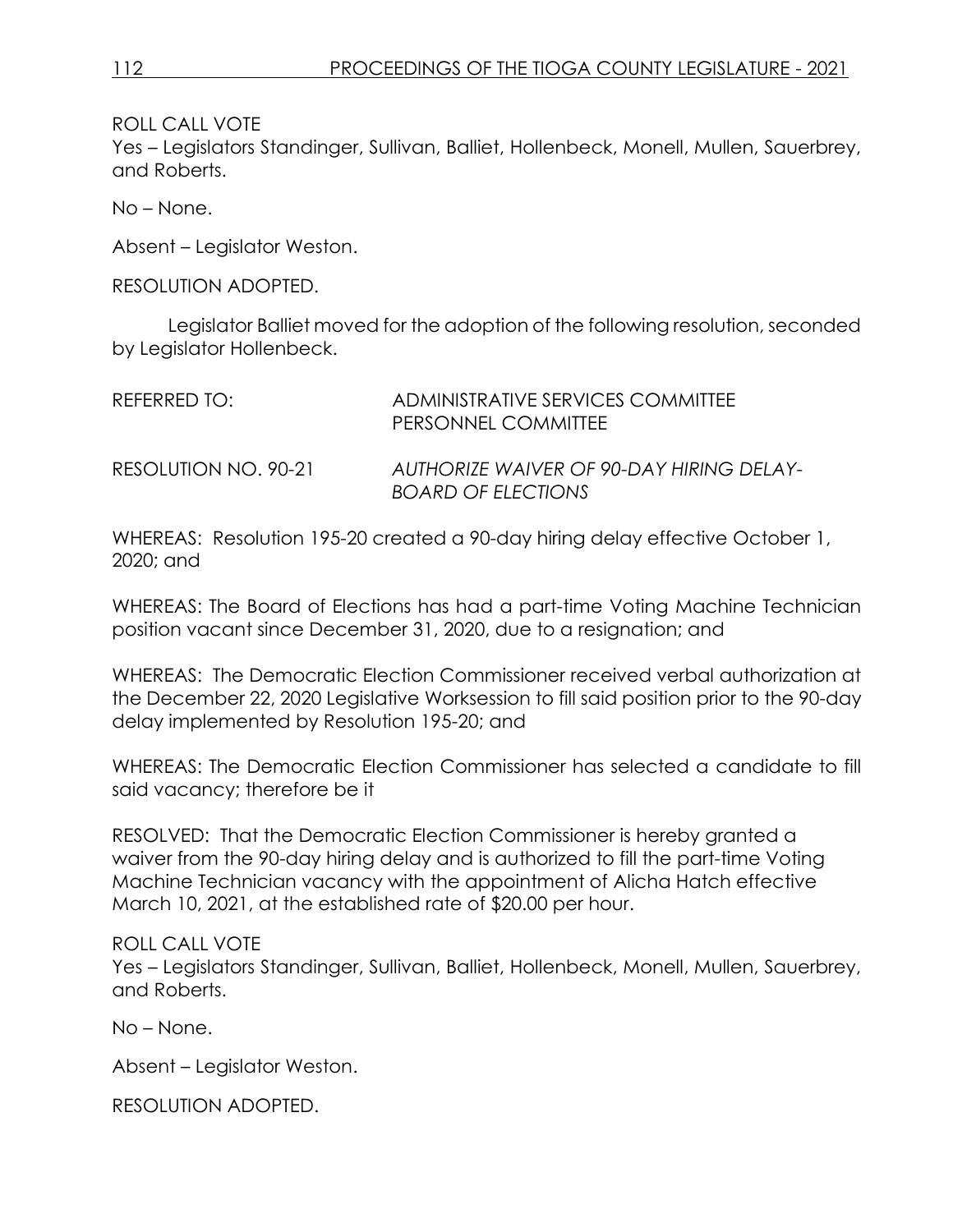Legislator Standinger moved for the adoption of the following resolution, seconded by Legislator Sullivan.

| REFERRED TO:         | <b>HEALTH &amp; HUMAN SERVICES COMMITTEE</b><br>PERSONNEL COMMITTEE      |
|----------------------|--------------------------------------------------------------------------|
| RESOLUTION NO. 91-21 | AUTHORIZE WAIVER OF 90-DAY HIRING<br>DELAY-DEPARTMENT OF SOCIAL SERVICES |

WHEREAS: Resolution 195-20 created a 90-day hiring delay effective October 1, 2020; and

WHEREAS: Effective January 19, 2021 and January 22, 2021, two Caseworker positions became vacant due to incumbent's resignations; and

WHEREAS: Said vacancies impact the CPS/Preventive unit in the Children's Services Division, therefore be it

RESOLVED: That the Commissioner of Social Services is hereby granted a waiver from the 90-day hiring delay and is authorized to fill two Caseworker vacancies effective on or after March 10, 2021 from the appropriate civil service eligible list.

ROLL CALL VOTE

Yes – Legislators Standinger, Sullivan, Balliet, Hollenbeck, Monell, Mullen, Sauerbrey, and Roberts.

No – None.

Absent – Legislator Weston.

RESOLUTION ADOPTED.

Legislator Mullen moved for the adoption of the following resolution, seconded by Legislator Hollenbeck.

| REFERRED TO:         | <b>PUBLIC SAFETY COMMITTEE</b><br>PERSONNEL COMMITTEE                                                                              |
|----------------------|------------------------------------------------------------------------------------------------------------------------------------|
| RESOLUTION NO. 92-21 | AUTHORIZE WAIVER 90-DAY HIRING DELAY<br>AND APPROVE SALARY ABOVE<br>HIRING BASE DEPUTY SHERIFF POSITION<br><b>SHERIFF'S OFFICE</b> |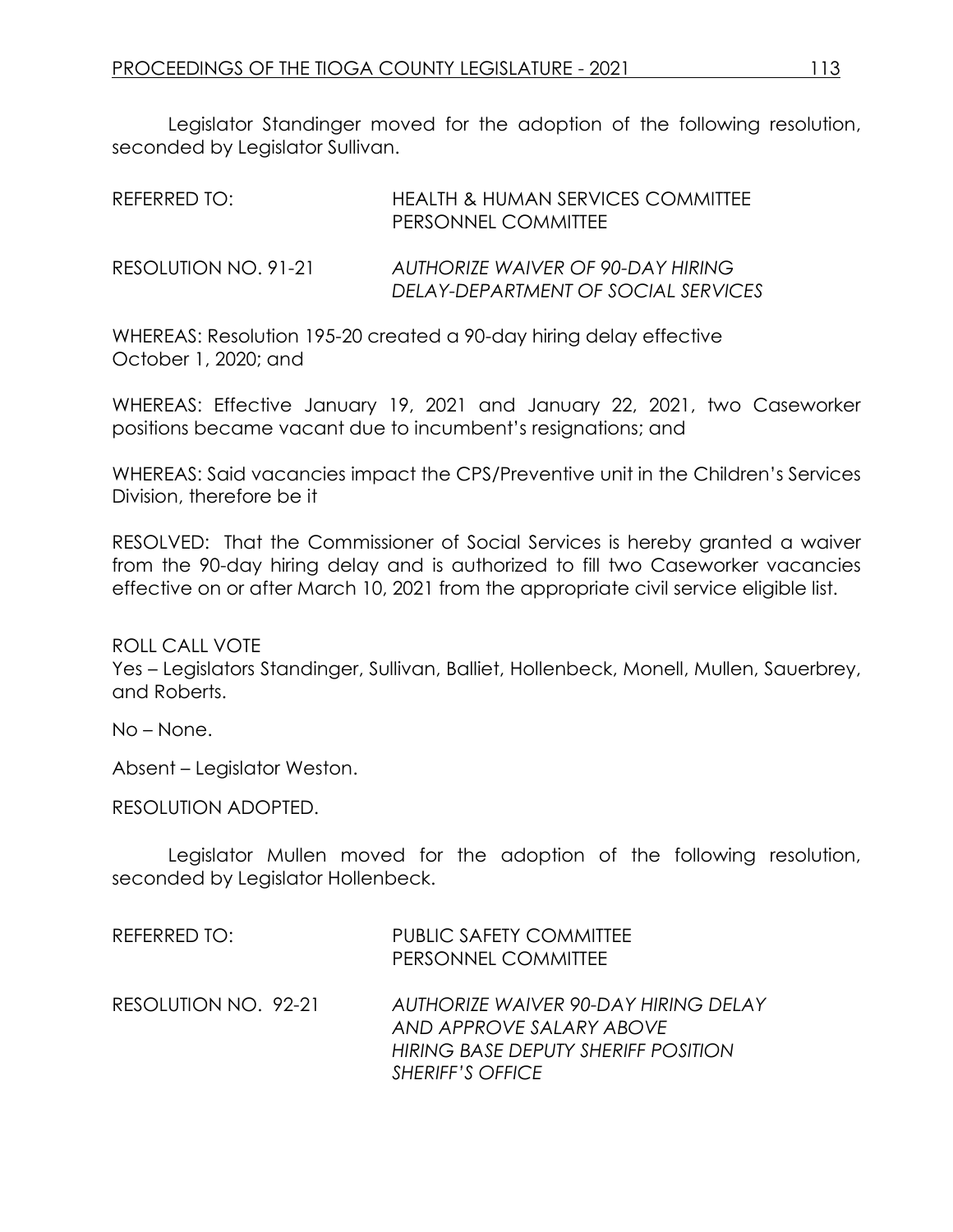WHEREAS: Resolution 195-20 implemented the 90-day hiring delay for vacancies; and

WHEREAS: Effective February 13, 2021, a full-time Deputy Sheriff position became vacant due to a promotion; and

WHEREAS: In order to maintain adequate staffing levels for the Road Patrol Division, the Sheriff has an immediate need to backfill said position; and

WHEREAS: Michaela Marsh, a transfer candidate with over 10 years of law enforcement experience, has applied and has been found both eligible and willing to accept a transfer from the Ithaca Police Department to the Deputy Sheriff vacancy in Tioga County; and

WHEREAS: Resolution 211-99 requires legislative approval for any appointments made above an established base salary amount. The Sheriff has received approval from the Tioga County Law Enforcement Union to hire a new Deputy Sheriff, who has over 10 years of law enforcement experience, at an annual salary rate reflecting three years of experience per the current union contract, or \$61,290; therefore be it

RESOLVED: That the Sheriff is hereby granted a waiver from the 90-day hiring delay and is authorized to backfill the vacant, full-time Deputy Sheriff position with Michaela Marsh at an annual salary of \$61,290 effective March 13, 2021.

Legislator Mullen spoke. "We are getting a very experienced officer from Ithaca Police Department and it is an example of what happens when a municipality overreacts or, for political reasons, makes decisions about public safety. There are going to be quite a few Ithaca police officers looking for employment elsewhere because of what is going on up there with the police department. It is to our benefit, but certainly not to the benefit of the citizens of Ithaca, NY."

Legislator Standinger spoke. "Their loss is our gain."

## ROLL CALL VOTE

Yes – Legislators Standinger, Sullivan, Balliet, Hollenbeck, Monell, Mullen, Sauerbrey, and Roberts.

No – None.

Absent – Legislator Weston.

RESOLUTION ADOPTED.